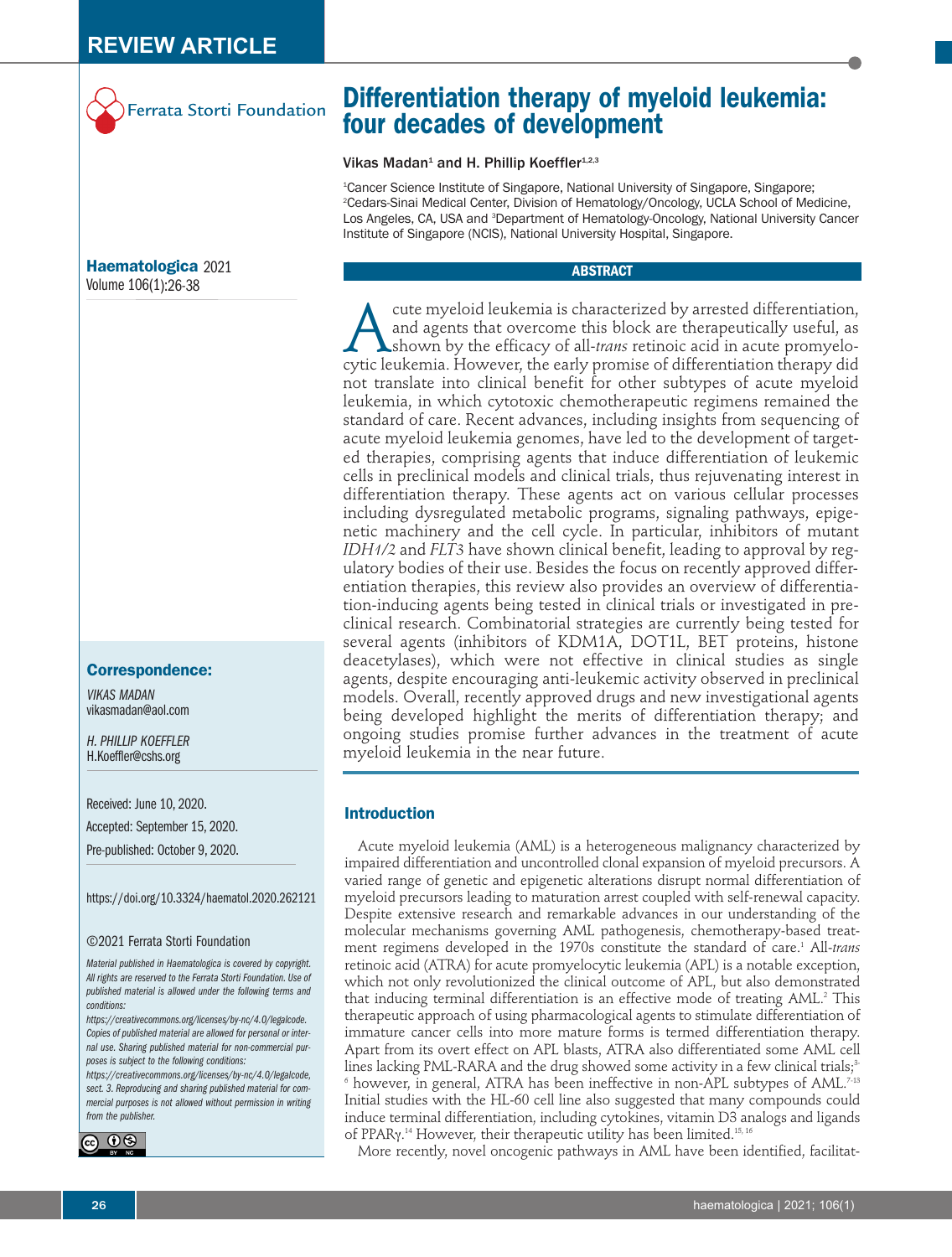ing the development of targeted therapies, and heralding a new era in AML treatment. New differentiation-inducing agents that target mutant isocitrate dehydrogenase *(IDH*)*1*, *IDH2* or *FLT3* have gained regulatory approval. Other agents directed against distinct targets are being developed to induce differentiation of leukemic blasts. This review updates our previous description of AML differentiation therapy,14,15 with a focus on new developments in the field, especially in the last decade.

## **Newly-approved targeted therapies for acute myeloid leukemia**

Agents targeting two distinct oncogenic events, *IDH1/2* mutations and activating *FLT3* mutations, have been approved for AML therapy since 2017. These agents exert anti-leukemic activity by inducing differentiation of leukemic blasts and are exciting additions to differentiation therapy of AML.

#### **Targeting mutant IDH1/2 enzymatic activity induces differentiation**

IDH1 and IDH2 are NADP+ -dependent enzymes that normally catalyze the oxidative decarboxylation of isocitrate to produce α-ketoglutarate in the tricarboxylic acid cycle.17 Somatic mutations in the active site of IDH1 and IDH2 are observed in about 20% cases of AML and 5% of myelodysplastic syndromes.17 Mutations of *IDH1* and *IDH2*, which largely occur in a mutually exclusive manner, result in accumulation of the oncometabolite D-2 hydroxy glutatrate (2-HG).<sup>18</sup> 2-HG disrupts activity of  $\alpha$ ketoglutarate-dependent enzymes including members of the ten-eleven-translocation (TET) family of 5-methylcytosine hydroxylases and the jumonji-domain-containing group of histone lysine demethylases. This leads to a block of normal differentiation and promotes oncogenic transformation.19-21

Ivosidenib (AG-120; Tibsovo, Agios) is a first-in-class inhibitor of mutant *IDH1* developed from the prototype compound AGI-5198.22 Ivosidenib is effective against AML cells harboring mutant *IDH1* by lowering their 2-HG levels and causing cellular differentiation.<sup>22</sup> A phase I dose escalation and expansion study of this drug in patients with relapsed/refractory AML harboring *IDH1* mutations resulted in about 30% of cases achieving either complete remission (CR) or CR with partial hematologic recovery (CRh), with a median overall survival (OS) of 9 months (NCT02074839) (Table 1).<sup>23</sup> Ivosidenib induced myeloid differentiation of AML blasts, and differentiation syndrome (DS) occurred in about  $11\%$  of patients<sup>23</sup> (see description of 'Differentiation syndrome' below). A subset of patients, who achieved clearance of mutant *IDH1*, showed longer CR (11.1 *vs*. 6.5 months) and OS (14.5 *vs*. 10.2 months) compared with those without clearance of the mutant *IDH1*. Notably, patients who did not respond to ivosidenib had significantly higher rates of mutations of the receptor tyrosine kinase pathway.<sup>23</sup> In a recent study, ivosidenib monotherapy was shown to induce durable remissions in patients with newly diagnosed *IDH1*-mutant AML ineligible for standard chemotherapy.<sup>24</sup> Preliminary results from an ongoing phase Ib/II trial (NCT02677922) showed that the combination of ivosidenib with 5-azacytidine was well tolerated with CR and overall response rates exceeding those achieved with 5-azacytidine alone.<sup>25</sup>

In 2018, the Food and Drug Administration (FDA) approved the use of ivosidenib for patients with *IDH1* mutant relapsed/refractory AML; and subsequently the FDA approval was granted for newly diagnosed *IDH1* mutant patients who are ≥75 years old or who have comorbidities precluding the use of intensive induction chemotherapy. Other inhibitors of mutant *IDH1*, which were effective in preclinical models include AG-881 (Agios Pharmaceuticals), IDH-305 (Novartis Pharmaceuticals), FT2102 (Forma Therapeutics) and BAY1436032 (Bayer); however, only FT2102 is being developed further for hematologic cancers (Table 1).<sup>26</sup>

The first selective inhibitor of mutant *IDH2* was AGI-6780, which potently inhibited its aberrant enzyme activity in AML cells and induced differentiation of these cells *in vitro*. <sup>27</sup> Subsequently, a clinically useful inhibitor, enasidenib (AG-221; IDHIFA), was developed by Agios Pharmaceuticals/Celgene Corporation. This drug reduced 2-HG levels and induced differentiation of *IDH2*-mutant AML blasts *ex vivo* and in xenograft mouse models, conferring these mice with a survival advantage.<sup>28</sup> In a phase I/II study of relapsed/refractory AML with *IDH2* mutation (either R140 or R172), the drug was well-tolerated and induced hematologic responses associated with maturation in 40% of patients, half of whom achieved CR (NCT01915498).<sup>29</sup> The median OS among patients with relapsed/refractory AML was 9.3 months, while it was 19.7 months in those who attained CR with enasidenib.<sup>29</sup> Moreover, older patients who were not candidates for standard cytotoxic therapy had a 30% response rate to enasidenib, including an 18% CR rate.<sup>30</sup> The differentiated neutrophils retained the *IDH2* mutation, supporting differentiation as the mechanism of action of enasidenib.<sup>31,32</sup>

While enasidenib potently suppressed 2-HG in most patients, levels of 2-HG were not predictive of clinical response. Lack of clinical response despite suppression of 2-HG levels suggests the need for additional biomarkers of drug response. An absence of response to enasidenib could also occur because of other genetic or epigenetic abnormalities in the leukemic clones. For example, co-occurring mutations of genes in the RAS pathway are significantly associated with the lack of response to enasidenib.<sup>32</sup> In 2017, enasidenib received FDA approval for use in adult relapsed/refractory AML patients with *IDH2* mutations. Ongoing clinical studies are evaluating the efficacy of combining mutant *IDH1/2* inhibitors with either 5-azacytidine or other therapeutic agents (Table 1). Interestingly, an interim analysis of an ongoing study (NCT02677922) showed significantly higher response and CR rates with a combination of enasidenib and 5-azacytidine than with 5-azacytidine monotherapy in patients with newly diagnosed AML, who were not candidates for intensive chemotherapy.<sup>33</sup> Encouraging response rates noted in a preliminary analysis of an ongoing trial also support the feasibility of combining either ivosidenib or enasidenib with standard AML induction therapy in frontline treatment of the newly diagnosed patients harboring mutations of *IDH1* and *IDH2*, respectively.<sup>34</sup>

Despite the clinical benefit of selective inhibitors of mutant *IDH1/2*, acquired resistance to this targeted therapy poses new challenges in treating AML. For instance, *IDH2*-mutant patients developed resistance to enasidenib by acquisition of a second mutation at residues located at the interface where enasidenib binds to the IDH2 dimer.<sup>35</sup> Resistance to enasidenib can also occur through acquisition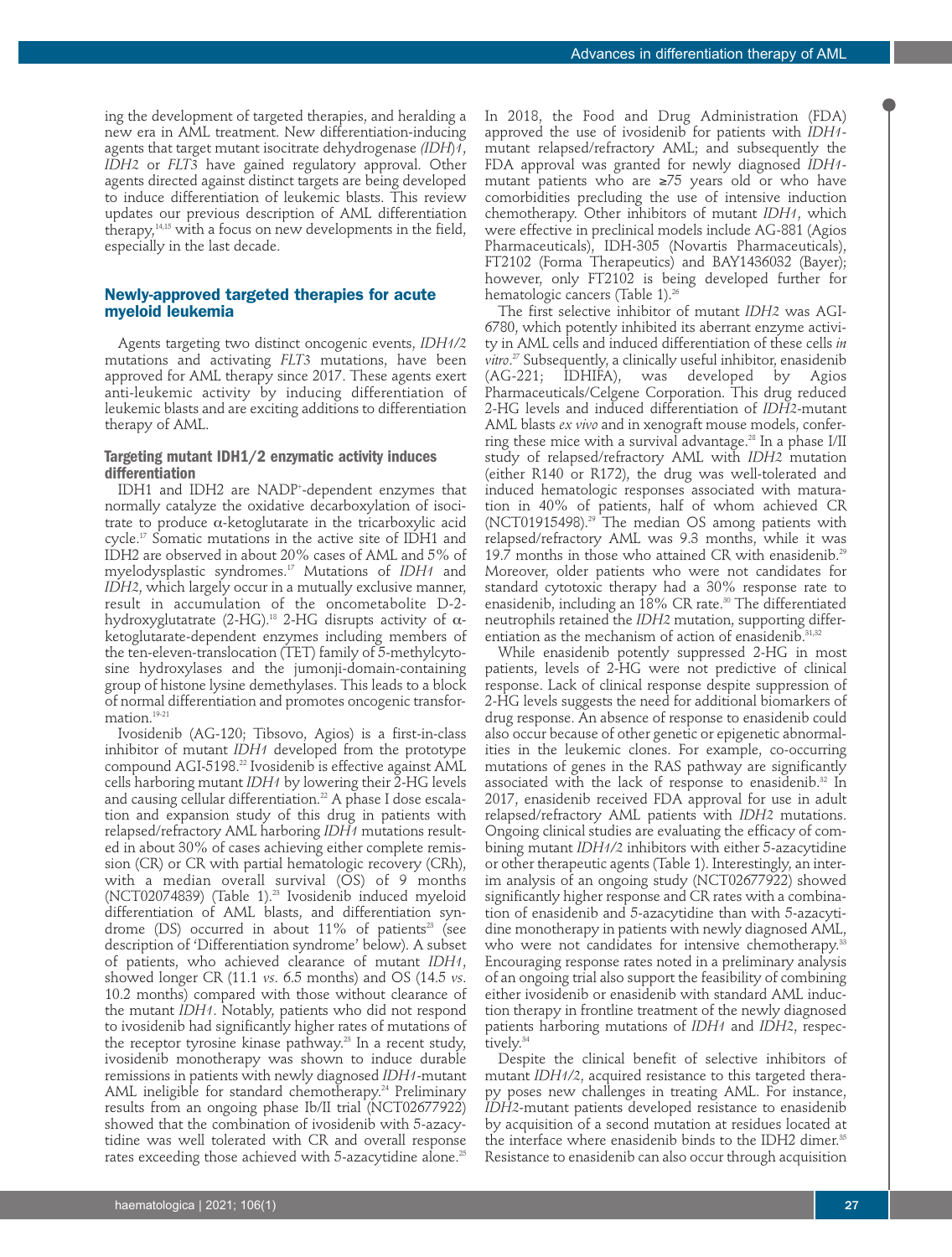of additional oncogenic mutations in other genes.<sup>36</sup> Similarly, secondary resistance to ivosidenib was associated with acquisition of either *IDH1*-second site mutations or mutations of *IDH2* or RTK pathway genes.<sup>37</sup>

#### **Differentiation syndrome following mutant IDH1/2 therapy**

DS, originally described as retinoic acid syndrome, is a common side effect observed in APL patients treated with

Table 1. Clinical trials of IDH1 and IDH2 inhibitors.

ATRA or arsenic trioxide. It is a serious complication that develops within 1-3 weeks of initiation of differentiation therapy in APL.38 The pathogenesis of DS involves release of pro-inflammatory cytokines from differentiating blast cells, leading to a systemic inflammatory state. This, combined with increased vascular permeability, leads to a myriad of clinical symptoms that include unexplained fevers, weight gain, hypotension, rash, hypoxia, renal failure, dyspnea with pulmonary infiltrates and pleuropericardial effu-

| <b>Target</b> | <b>Inhibitor</b>          | <b>Clinical trial identifier</b> | <b>Phase</b>              | <b>Recruitment</b><br><b>status</b> | <b>Combination</b>       | <b>Study population</b>                                                                                                  |
|---------------|---------------------------|----------------------------------|---------------------------|-------------------------------------|--------------------------|--------------------------------------------------------------------------------------------------------------------------|
| Mutant IDH1   | Ivosidenib<br>$(AG-120)$  | NCT03245424                      | Approved<br>for marketing |                                     |                          | IDH1-mutated relapsed/refractory AML                                                                                     |
|               |                           | NCT04044209                      | Phase II                  | Temporarily<br>suspended            | Nivolumab                | IDH1-mutated relapsed/refractory AML<br>and high-risk MDS                                                                |
|               |                           | NCT04493164                      | Phase II                  | Not yet recruiting                  | CPX-351                  | IDH1-mutated AML and high-risk MDS                                                                                       |
|               |                           | NCT03471260                      | Phase Ib/II               | Recruiting                          | Venetoclax +<br>5-Aza    | Advanced hematologic malignancies with<br>an IDH1 mutation                                                               |
|               |                           | NCT04250051                      | Phase I                   | Not yet recruiting                  | FLAG chemotherapy        | IDH1-mutated relapsed/refractory AML                                                                                     |
|               |                           | NCT02632708                      | Phase I                   | Active.<br>not recruiting           | Standard<br>chemotherapy | IDH1-mutated newly diagnosed AML                                                                                         |
|               |                           | NCT02677922                      | Phase Ib/II               | Active,<br>not recruiting           | 5-Aza                    | IDH1-mutated newly diagnosed AML                                                                                         |
|               |                           | NCT02074839                      | Phase I                   | Recruiting                          |                          | Advanced hematologic malignancies<br>with an IDH1 mutation                                                               |
|               |                           | NCT03173248                      | Phase III                 | Recruiting                          | 5-Aza                    | IDH1-mutated newly diagnosed AML                                                                                         |
|               |                           | NCT03839771                      | Phase III                 | Recruiting                          | Standard<br>chemotherapy | IDH1-mutated newly diagnosed AML                                                                                         |
|               | Olutasidenib<br>(FT 2102) | NCT02719574                      | Phase I/II                | Recruiting                          | 5-Aza or cytarabine      | IDH1-mutated relapsed/refractory<br><b>AML and MDS</b>                                                                   |
|               |                           | NCT04013880                      | Phase Ib/II               | Withdrawn<br>(loss of funding)      | ASTX727                  | IDH1-mutated relapsed/refractory<br>AML and MDS                                                                          |
| Mutant IDH2   | Enasidenib<br>$(AG-221)$  | NCT01915498                      | Phase I/II                | Active,<br>not recruiting           |                          | Advanced hematologic malignancies<br>with an IDH2 mutation                                                               |
|               |                           | NCT04092179                      | Phase Ib/II               | Not yet recruiting                  | Venetoclax               | IDH2-mutated relapsed/refractory AML                                                                                     |
|               |                           | NCT02632708                      | Phase I                   | Active,<br>not recruiting           | Standard<br>chemotherapy | IDH2-mutated newly diagnosed AML                                                                                         |
|               |                           | NCT02677922                      | Phase Ib/II               | Active,<br>not recruiting           | 5-Aza                    | IDH2-mutated newly diagnosed AML                                                                                         |
|               |                           | NCT03683433                      | Phase II                  | Recruiting                          | 5-Aza                    | IDH2-mutated relapsed/refractory AML                                                                                     |
|               |                           | NCT03825796                      | Phase II                  | Recruiting                          | <b>CPX-351</b>           | IDH2-mutated relapsed AML                                                                                                |
|               |                           | NCT02577406                      | Phase III                 | Active,<br>not recruiting           |                          | Older subjects ( $\geq 60$ years old) with<br>IDH2-mutated relapsed/refractory AML<br>(compared to conventional therapy) |
|               |                           | NCT03881735                      | Phase II                  | Recruiting                          |                          | IDH2-mutated relapsed/refractory AML                                                                                     |
|               |                           | NCT03839771                      | Phase III                 | Recruiting                          | Standard<br>chemotherapy | IDH2-mutated newly diagnosed AML                                                                                         |
|               |                           | NCT03515512                      | Phase I                   | Recruiting                          |                          | Maintenance therapy for IDH2-mutant<br>AML or CMML following allogeneic stem<br>cell transplantation                     |
|               |                           | NCT03728335                      | Phase I                   | Recruiting                          |                          | Maintenance therapy for IDH2-mutant<br>AML following allogeneic stem<br>cell transplantation                             |
|               | Vorasidenib<br>$(AG-881)$ | NCT02492737                      | Phase I                   | Completed                           |                          | Advanced hematologic malignancies<br>with either IDH1 or IDH2 mutation                                                   |

AML: acute myeloid leukemia; 5-Aza: 5-azacytidine; ASTX727: decitabine + cedazuridine (E7727; cytidine deaminase inhibitor; Astex Pharmaceuticals); CMML: chronic myelomonocytic leukemia; CPX-351: liposomal cytarabine and daunorubicin; FLAG: fludarabine, cytarabine, plus granulocyte colony-stimulating factor; MDS: myelodysplastic syndrome.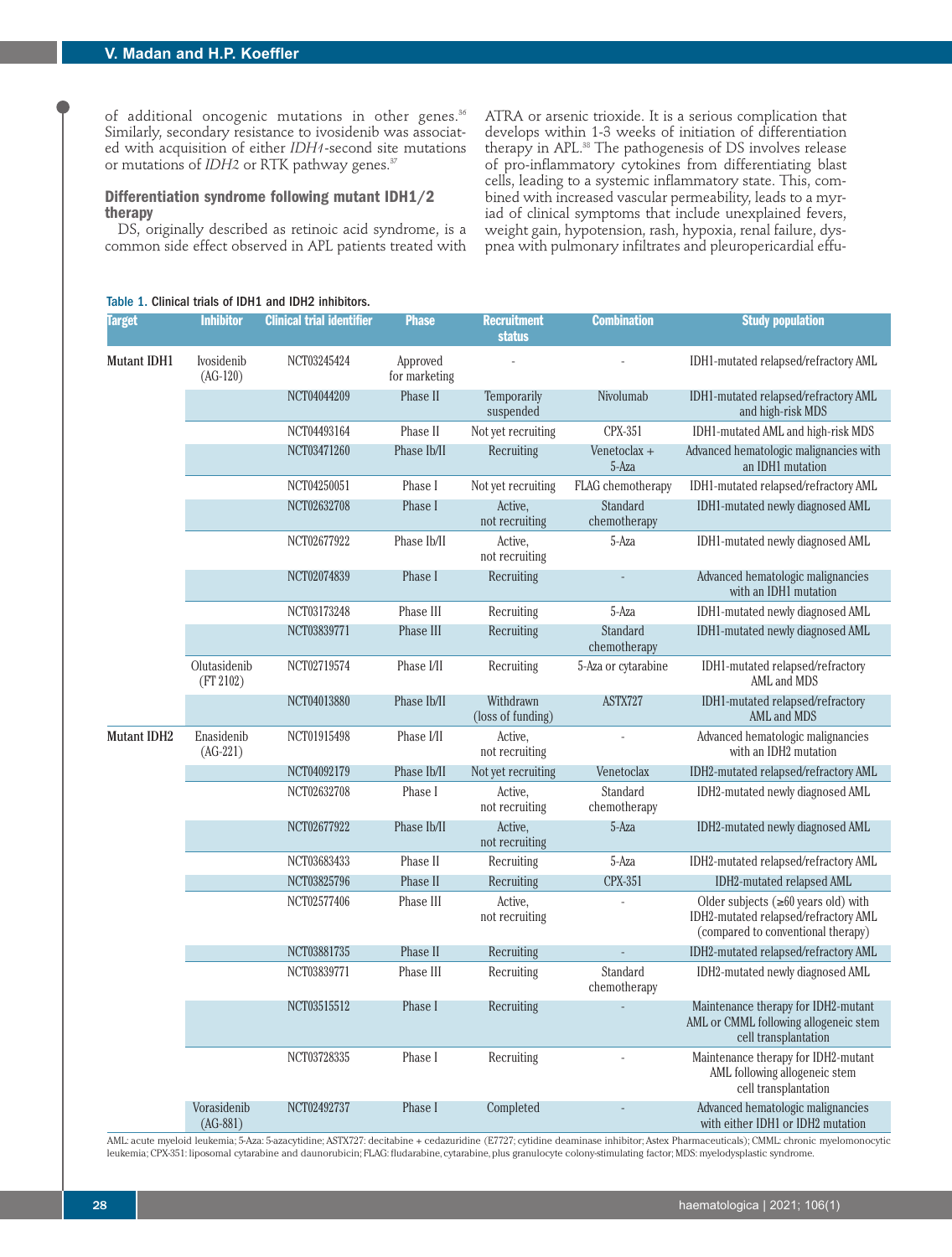sion.38 Although potentially life-threatening, clinical symptoms of DS are routinely managed using corticosteroids, while discontinuation of differentiation therapy might be required in cases with severe DS.<sup>38,39</sup>

DS, similar to that observed in APL following ATRA/arsenic trioxide therapy, has also been reported in patients treated with inhibitors of mutant *IDH1/2*. The most common clinical features of IDH-DS were dyspnea and pulmonary infiltrates or pleuropericardial effusion, while hypotension was the least common symptom.<sup>40</sup> IDH-DS was effectively managed by dose interruption and treatment with glucocorticoids and hydroxyurea.23,29,41 In contrast to a rapid occurrence of DS in APL (median of 12 days),<sup>38,42,43</sup> the onset of DS was delayed in patients treated with IDH inhibitors.23,40,41 A recent comprehensive analysis concluded that the incidence of DS in IDH inhibitor-treated patients (19%)<sup>40</sup> is similar to the rate observed for ATRA-treated APL (**∼**25%).39,42,43 This necessitates routine monitoring for DS in patients on IDH inhibitor therapy.

Further mechanistic studies are necessary to establish how inhibition of mutant *IDH1* and *IDH2* relieves the block in myeloid differentiation. Inhibitors of mutant *IDH1/2* potently suppress 2-HG, and this is likely to restore the activity of  $α$ -ketoglutarate-dependent enzymes that regulate DNA and histone methylation. Therefore, studies need to focus on investigating the function of TET enzymes and jumonji histone lysine demethylases, and whether restoration of their function correlates with clinical outcome in subjects treated with inhibitors of mutant *IDH1/2*. A better understanding is also required of why the clinical response to IDH inhibitors is variable despite robust inhibition of 2-HG levels. In addition, better predictive biomarkers are needed to enhance the therapeutic utility of IDH inhibitors.

#### **FLT3 inhibitors promote differentiation of acute myeloid leukemia blasts**

FMS-like tyrosine kinase 3 (*FLT3*) is one of the most frequently mutated genes in AML (~30%), with two distinct alterations, either an internal tandem duplication (*FLT3*- ITD) in the juxtamembrane domain or point mutations in the tyrosine kinase domain (TKD). These activating mutations lead to ligand-independent, constitutive FLT3 signaling which promotes proliferation of leukemic cells. Activation of FLT3 also suppresses myeloid differentiation by inhibiting the function of CEBPA *via* ERK1/2-mediated phosphorylation, while pharmacological inhibition of FLT3 causes granulocytic differentiation of AML cells.<sup>44</sup>

Early studies with FLT3 inhibitors demonstrated clinical manifestation of differentiation with evidence of neutrophilic dermatoses.45-47 Since then, several inhibitors of FLT3 have been investigated in clinical trials and two agents, gilteritinib and midostaurin, have received regulatory approval. In clinical studies, the differentiation-inducing effect of FLT3 inhibition is clearly evident with selective FLT3 inhibitors, gilteritinib and quizartinib.

Gilteritinib (Xospata, Astellas Pharma) is a type I FLT3 inhibitor active against both ITD and TKD mutations. In a murine xenograft model, gilteritinib induced regression of tumors expressing mutant *FLT3*. <sup>48</sup> In an initial clinical study, 49% of *FLT3*-mutant AML patients responded to gilteritinib. Of note, 37% of the patients who had received prior treatment with another FLT3 inhibitor responded to gilteritinib [NCT02014558 (CHRYSALIS study)] (Table 2).<sup>49</sup> Significantly, gilteritinib stimulated differentiation towards

granulocytic and monocytic lineages in about half of the *FLT3-*mutant patients, who exhibited significant reduction in marrow blast percentage, even though the mutation burden of *FLT3* was unchanged.<sup>50</sup> In this subgroup of patients, DS was reported in two patients, in whom it was resolved with glucocorticoid therapy.<sup>50</sup> Intriguingly, the authors noted no apparent signs of myeloid differentiation in the other half of patients treated with gilteritinib although reductions in AML blasts and bone marrow cellularity were observed. This alternate pattern of response to gilteritinib was associated with a reduction in allele frequency of mutant *FLT3* and indicated that mechanisms other than induction of myeloid differentiation, might contribute to the anti-leukemic effect of gilteritinib. Promising data emerging from an interim analysis of a phase III clinical study (NCT02421939 [ADMIRAL study]) comparing gilteritinib monotherapy to salvage chemotherapy in *FLT3*-mutant relapsed/refractory AML patients led to the FDA (November 2018) and European Medicines Agency (EMA) (September 2019) approving single-agent gilteritinib therapy in adult patients with *FLT3*-mutated relapsed/refractory AML. This trial demonstrated significantly longer OS (9.3 months *vs*. 5.6 months) and higher response rates (CR/CRh rates of 34% *vs*. 15%) in gilteritinib-treated patients than in those treated with chemotherapy. $51$  The efficacy of gilteritinib is also being explored in a variety of other clinical settings, including in combination with either 5-azacytidine or other chemotherapeutic agents, as well as for maintenance therapy in patients with *FLT3*-mutated AML (Table 2).

Quizartinib is a type II inhibitor that binds adjacent to the ATP-binding domain when the FLT3 protein is in its inactive conformation and, therefore, lacks activity against TKD-mutant *FLT3*. <sup>52</sup> It is a highly potent and selective inhibitor of FLT3 and showed comparatively greater efficacy as a single agent than chemotherapy in a larger phase III trial (QuANTUM-R study; NCT02039726). In this study of relapsed/refractory AML with FLT3-ITD, quizartinib monotherapy prolonged OS compared with salvage chemotherapy.53 Quizartinib caused terminal myeloid differentiation of leukemic blasts with a surge in the number of FLT3-ITD-retaining neutrophils, and development of clinical DS.54 Superior response rates were obtained in relapsed/refractory AML harboring *FLT3*-ITD when quizartinib was combined with either 5-azacytidine or low-dose cytarabine.<sup>55</sup> A larger, placebo-controlled trial (QuANTUM-First; NCT02668653) combining quizartinib with standard induction and consolidation chemotherapy in newly-diagnosed FLT3-ITD-positive AML patients is ongoing (Table 2).

Although gilteritinib and quizartinib act as differentiating agents, differentiation is not universally observed in all patients treated with FLT3 inhibitors, suggesting alternative mechanisms of clearing AML blasts. Midostaurin (Rydapt, Novartis) is a first-generation FLT3 inhibitor that received FDA and EMA approval in 2017 for use in adults with *FLT3-*mutated newly diagnosed AML when combined with intensive chemotherapy; the EMA also approved midostaurin for single-agent maintenance therapy. As a single-agent, midostaurin causes a reduction in leukemic blasts in *FLT3*-mutant relapsed/refractory AML patients, without achieving CR.<sup>56</sup> Combining midostaurin with chemotherapy significantly improved its efficacy, with a 92% CR rate being observed in FLT3-mutated patients (Table 2).<sup>57</sup> Moreover, in a large, phase III, double-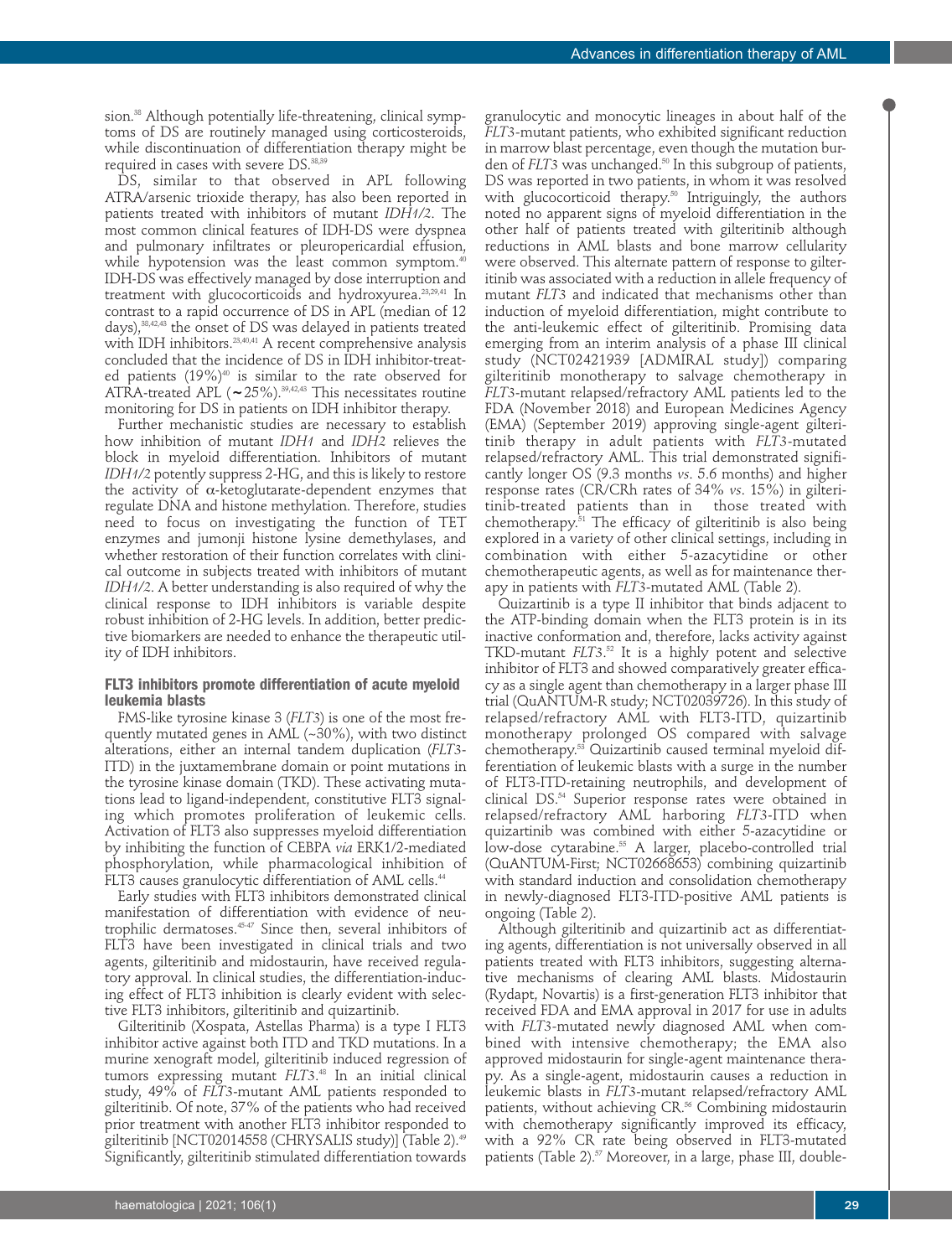Table 2. An overview of acute myeloid leukemia clinical trials of FLT3 inhibitors.

| <b>Inhibitor</b> | <b>Clinical trial identifier</b> | <b>Phase</b> | <b>Recruitment status</b>    | <b>Combination</b>                                  | <b>Study population</b>                                                                                                               |
|------------------|----------------------------------|--------------|------------------------------|-----------------------------------------------------|---------------------------------------------------------------------------------------------------------------------------------------|
| Gilteritinib     | NCT02014558<br>(CHRYSALIS)       | Phase I/II   | Completed                    |                                                     | Relapsed/refractory AML                                                                                                               |
|                  | NCT03730012                      | Phase I/II   | Recruiting                   | Atezolizumab                                        | FLT3-mutated relapsed/refractory AML                                                                                                  |
|                  | NCT04293562                      | Phase III    | Recruiting                   | CPX-351                                             | Newly diagnosed AML with or without FLT3<br>mutations (standard chemotherapy compared to<br>therapy with CPX-351 and/or gilteritinib) |
|                  | NCT04336982                      | Phase I/II   | <b>Not</b><br>yet recruiting | CC-90009                                            | FLT3-ITD positive relapsed/refractory AML                                                                                             |
|                  | NCT04240002                      | Phase I/II   | Recruiting                   | <b>FLAG</b><br>chemotherapy                         | Children, adolescents and young adults<br>with FLT3-mutated relapsed/refractory AML                                                   |
|                  | NCT02927262                      | Phase II     | Active,<br>not recruiting    |                                                     | Maintenance therapy following induction/<br>consolidation therapy for FLT3-ITD positive<br>AML in CR                                  |
|                  | NCT02421939<br>(ADMIRAL)         | Phase III    | Active,<br>not recruiting    |                                                     | FLT3-mutated relapsed/refractory AML (gilteritinib<br>compared to salvage chemotherapy)                                               |
|                  | NCT03625505                      | Phase Ib     | Recruiting                   | Venetoclax                                          | Relapsed/refractory AML                                                                                                               |
|                  | NCT02997202                      | Phase III    | Recruiting                   |                                                     | Maintenance therapy following allogeneic<br>transplant for FLT3-ITD positive AML in CR                                                |
|                  | NCT03182244                      | Phase III    | Recruiting                   |                                                     | FLT3-mutated relapsed/refractory AML<br>(gilteritinib compared to salvage chemotherapy)                                               |
|                  | NCT02752035                      | Phase II/III | Recruiting                   | Single agent<br>or combined with 5-Aza              | FLT3-mutated newly diagnosed AML not eligible<br>for intensive induction chemotherapy                                                 |
|                  | NCT03836209                      | Phase II     | Recruiting                   | Standard chemotherapy                               | FLT3-mutated newly diagnosed AML                                                                                                      |
|                  | NCT02310321                      | Phase I/II   | Active, not<br>recruiting    | Standard chemotherapy                               | FLT3-mutated newly diagnosed AML                                                                                                      |
|                  | NCT02236013                      | Phase I      | Recruiting                   | Standard chemotherapy                               | Newly diagnosed AML                                                                                                                   |
|                  | NCT04027309                      | Phase III    | Not yet<br>recruiting        | Standard chemotherapy                               | FLT3-mutated newly diagnosed AML<br>(also for one-year maintenance therapy)                                                           |
|                  | NCT04140487                      | Phase I/II   | <b>Not</b><br>yet recruiting | 5-Aza and venetoclax                                | FLT3-mutated relapsed/refractory<br>AML and high risk MDS                                                                             |
| Quizartinib      | NCT03135054                      | Phase II     | Recruiting                   | Omacetaxine<br>mepesuccinate                        | Newly diagnosed or relapsed/refractory<br>AML carrying FLT3-ITD                                                                       |
|                  | NCT02039726<br>(QuANTUM-R)       | Phase III    | Active.<br>not recruiting    |                                                     | Monotherapy vs salvage chemotherapy in<br>FLT3-ITD positive relapsed/refractory AML                                                   |
|                  | NCT04107727                      | Phase II     | Recruiting                   | Sandard chemotherapy<br>with or without quizartinib | Newly diagnosed AML wild-type for FLT3                                                                                                |
|                  | NCT03989713                      | Phase II     | <b>Not</b><br>yet recruiting | high-dose cytarabine,<br>mitoxantrone               | Relapsed/refractory AML with FLT3-ITD                                                                                                 |
|                  | NCT03793478                      | Phase I/II   | Recruiting                   | Re-Induction<br>Chemotherapy                        | Pediatric relapsed/refractory AML with<br>FLT3-ITD (also for maintenance therapy)                                                     |
|                  | NCT03552029                      | Phase I      | Recruiting                   | Milademetan                                         | FLT3-ITD positive relapsed/refractory AML<br>FLT3-ITD positive newly diagnosed AML<br>patients unfit for intensive chemotherapy       |
|                  | NCT04112589                      | Phase I/II   | Recruiting                   | FLAG-IDA chemotherapy                               | Relapsed/refractory AML                                                                                                               |
|                  | NCT02668653<br>(QuANTUM-First)   | Phase III    | Active,<br>not recruiting    | Standard chemotherapy                               | Newly diagnosed AML with FLT3-ITD<br>(also for continuation therapy)                                                                  |
|                  | NCT03735875                      | Phase Ib/II  | Recruiting                   | Venetoclax                                          | FLT3-mutated relapsed/refractory AML                                                                                                  |
|                  | NCT04128748                      | Phase I/II   | <b>Not</b><br>yet recruiting | <b>CPX-351</b>                                      | AML and high risk MDS                                                                                                                 |
|                  | NCT04209725                      | Phase II     | Recruiting                   | CPX-351                                             | FLT3-ITD positive relapsed/refractory AML                                                                                             |
|                  | NCT03661307                      | Phase I/II   | Recruiting                   | Decitabine and venetoclax                           | Newly diagnosed or relapsed AML and<br>high risk MDS                                                                                  |
|                  | NCT04047641                      | Phase II     | Recruiting                   | Cladribine, idarubicin<br>and cytarabine            | Newly diagnosed or relapsed/refractory<br>AML and high risk MDS                                                                       |
|                  | NCT01892371                      | Phase I/II   | Active,<br>not recruiting    | 5-Aza or cytarabine                                 | Relapsed/refractory AML and MDS                                                                                                       |

*continued on the next page*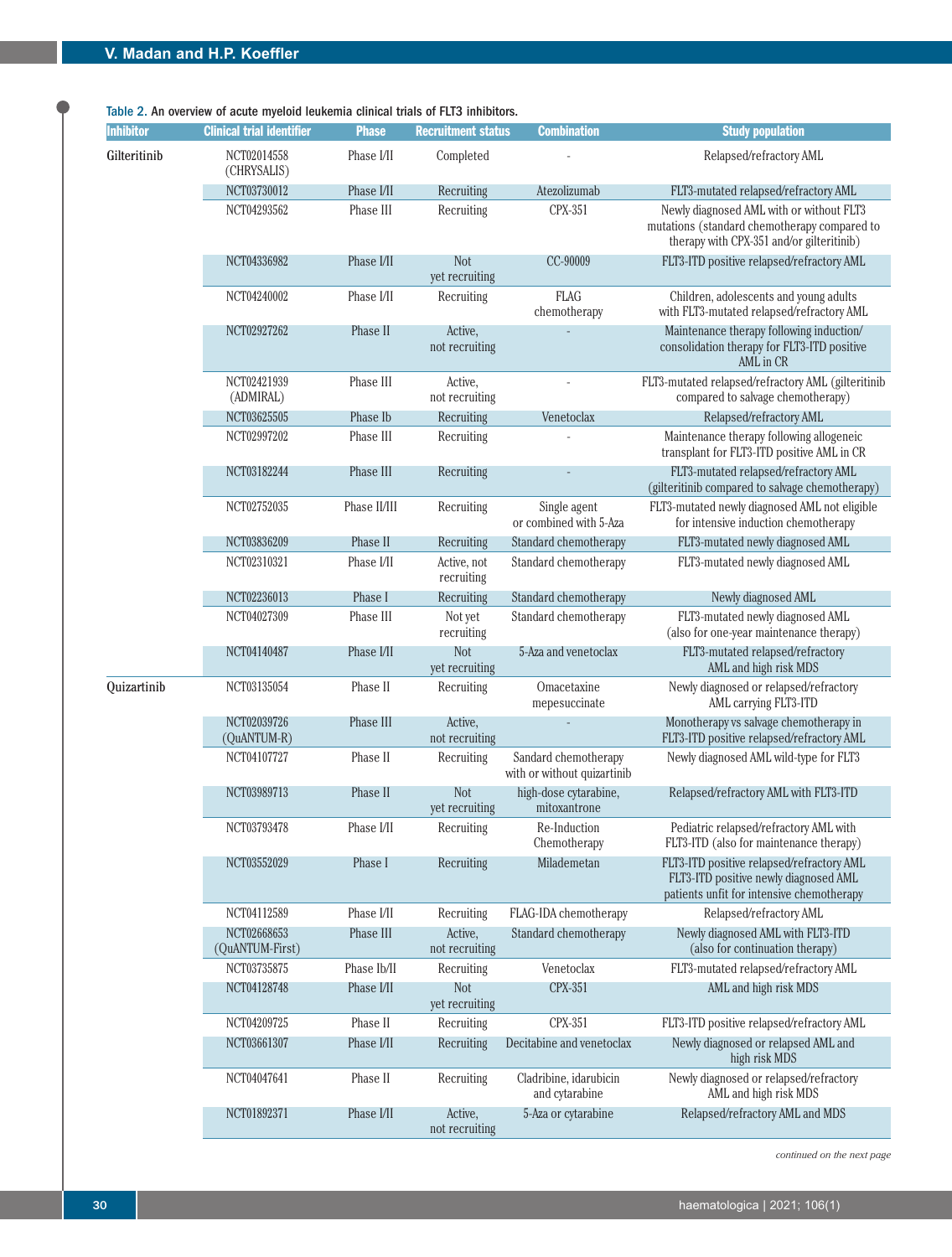| <b>Inhibitor</b> | <b>Clinical trial identifier</b> | <b>Phase</b>      | <b>Recruitment status</b>    | <b>Combination</b>                                  | <b>Study population</b>                                                    |
|------------------|----------------------------------|-------------------|------------------------------|-----------------------------------------------------|----------------------------------------------------------------------------|
|                  | NCT02984995                      | Phase II          | Completed                    |                                                     | FLT3-ITD positive relapsed/refractory AML                                  |
|                  | NCT01565668                      | Phase II          | Completed                    |                                                     | FLT3-ITD positive relapsed/refractory AML                                  |
| Midostaurin      | NCT00651261                      | Phase III         |                              | Standard                                            | FLT3-mutated newly diagnosed AML                                           |
|                  | (RATIFY)                         |                   | Active,<br>not recruiting    | chemotherapy                                        | $(< 60$ years old)                                                         |
|                  | NCT04385290                      | Phase I/II        | <b>Not</b><br>yet recruiting | Gemtuzumab<br>Ozogamicin                            | FLT3-mutated newly diagnosed AML                                           |
|                  | NCT04496999                      | Phase I           | <b>Not</b><br>yet recruiting | HDM201                                              | Relapsed/refractory AML with FLT3<br>mutation and wildtype TP53            |
|                  | NCT03512197                      | Phase III         | Recruiting                   | Standard<br>chemotherapy                            | Newly diagnosed AML negative for FLT3<br>mutation                          |
|                  | NCT04097470                      | Phase II          | <b>Not</b><br>yet recruiting | Decitabine                                          | AML patients ineligible for intensive<br>chemotherapy                      |
|                  | NCT03280030                      | Phase II          | Active,<br>not recruiting    | Standard<br>chemotherapy                            | FLT3-mutated newly diagnosed AML                                           |
|                  | NCT03591510                      | Phase II          | Suspended                    | Standard chemotherapy                               | Pediatric patients with FLT3-mutated<br>newly diagnosed AML                |
|                  | NCT03258931                      | Phase III         | Recruiting                   | Standard chemotherapy                               | FLT3-mutated newly diagnosed AML                                           |
|                  | NCT03900949                      | Phase I           | Recruiting                   | Gemtuzumab ozogamicin<br>plus chemotherapy          | FLT3-mutated newly diagnosed AML                                           |
|                  | NCT03379727                      | <b>Phase IIIb</b> | Active,<br>not recruiting    | standard chemotherapy                               | FLT3-mutated newly diagnosed AML                                           |
|                  | NCT03836209                      | Phase II          | Recruiting                   | Standard chemotherapy                               | FLT3-mutated newly diagnosed AML                                           |
|                  | NCT01477606                      | Phase II          | Completed                    | Standard chemotherapy                               | Newly diagnosed AML carrying FLT3-ITD<br>(also for maintenance therapy)    |
|                  | NCT03951961<br>(MAURITIUS)       | Phase II          | <b>Not</b><br>yet recruiting |                                                     | MRD-positive FLT3-mutant AML after<br>allogeneic stem cell transplantation |
|                  | NCT04027309                      | Phase III         | Recruiting                   | Standard chemotherapy                               | FLT3-mutated newly diagnosed AML<br>(also for maintenance therapy)         |
|                  | NCT03686345                      | Phase II          | Recruiting                   | Standard chemotherapy                               | <b>CBF-AML</b><br>(also for 1-year maintenance therapy)                    |
|                  | NCT01202877                      | Phase II          | Completed                    | 5-Aza                                               | Relapsed/refractory AML and MDS                                            |
| Crenolanib       | NCT03258931                      | Phase III         | Recruiting                   | Standard chemotherapy                               | FLT3-mutated newly diagnosed AML                                           |
|                  | NCT02283177                      | Phase II          | Completed                    | Standard chemotherapy                               | FLT3-mutated newly diagnosed AML                                           |
|                  | NCT03250338                      | Phase III         | Recruiting                   | Standard chemotherapy<br>with or without crenolanib | FLT3-mutated relapsed/refractory AML<br>subjects $\leq 75$ years of age    |
|                  | NCT02400255                      | Phase II          | Recruiting                   |                                                     | Maintenance therapy following allogeneic<br>transplant for FLT3-mutant AML |
|                  | NCT01657682                      | Phase II          | Completed                    |                                                     | FLT3-mutated relapsed/refractory AML                                       |
|                  | NCT02400281                      | Phase I/II        | Completed                    | Standard salvage<br>chemotherapy or 5-Aza           | FLT3-mutated relapsed/refractory AML                                       |

#### *continued from the previous page*

AML: acute myeloid leukemia; MDS: myelodysplastic syndrome; 5-Aza: 5-azacytidine; CBF: core binding factor; CPX-351: liposomal cytarabine and daunorubicin; FLAG-IDA: fludarabine, cytarabine, idarubicin and glycosylated granulocyte colony-stimulating factor (G-CSF); MRD: minimal residual disease, FLAG: fludarabine, cytarabine plus G-CSF.

blind, placebo-controlled trial in newly diagnosed *FLT3* mutated AML, addition of midostaurin to chemotherapy resulted in significant improvements in OS and event-free survival.<sup>58</sup> However, none of these studies demonstrated that midostaurin exerted its anti-leukemic activity via differentiation of AML blasts. Midostaurin is a broad-range multikinase inhibitor, which targets KIT, PDGFR $\alpha/\beta$ , VEGFR2, and members of the serine/threonine kinase PKC family, apart from inhibiting FLT3. Thus, it is possible that its clinical efficacy results from blocking additional pro-survival and proliferation signals. Indeed, midostaurin also caused clinical responses in FLT3-negative AML and further trials are carefully investigating its clinical activity in *FLT3* wild-type AML (Table 2). Crenolanib is another selec-

tive FLT3 inhibitor, which produced high response rates in newly-diagnosed and relapsed *FLT3*-mutant AML patients, as well as those refractory to other tyrosine kinase inhibitors.52,59 It is being investigated in several late-stage clinical studies, primarily in combination with chemotherapy (Table 2). Several preclinical studies have demonstrated that FLT3 inhibitors broadly induce apoptosis of AML cells.<sup>60,61</sup> Hence, FLT3 inhibitors possibly function through multiple pathways, among which induction of apoptotic cell death and terminal differentiation of leukemic blasts are prominent.

Secondary resistance frequently develops in AML patients treated with FLT3 inhibitors, and complex patterns of clonal selection and evolution have been report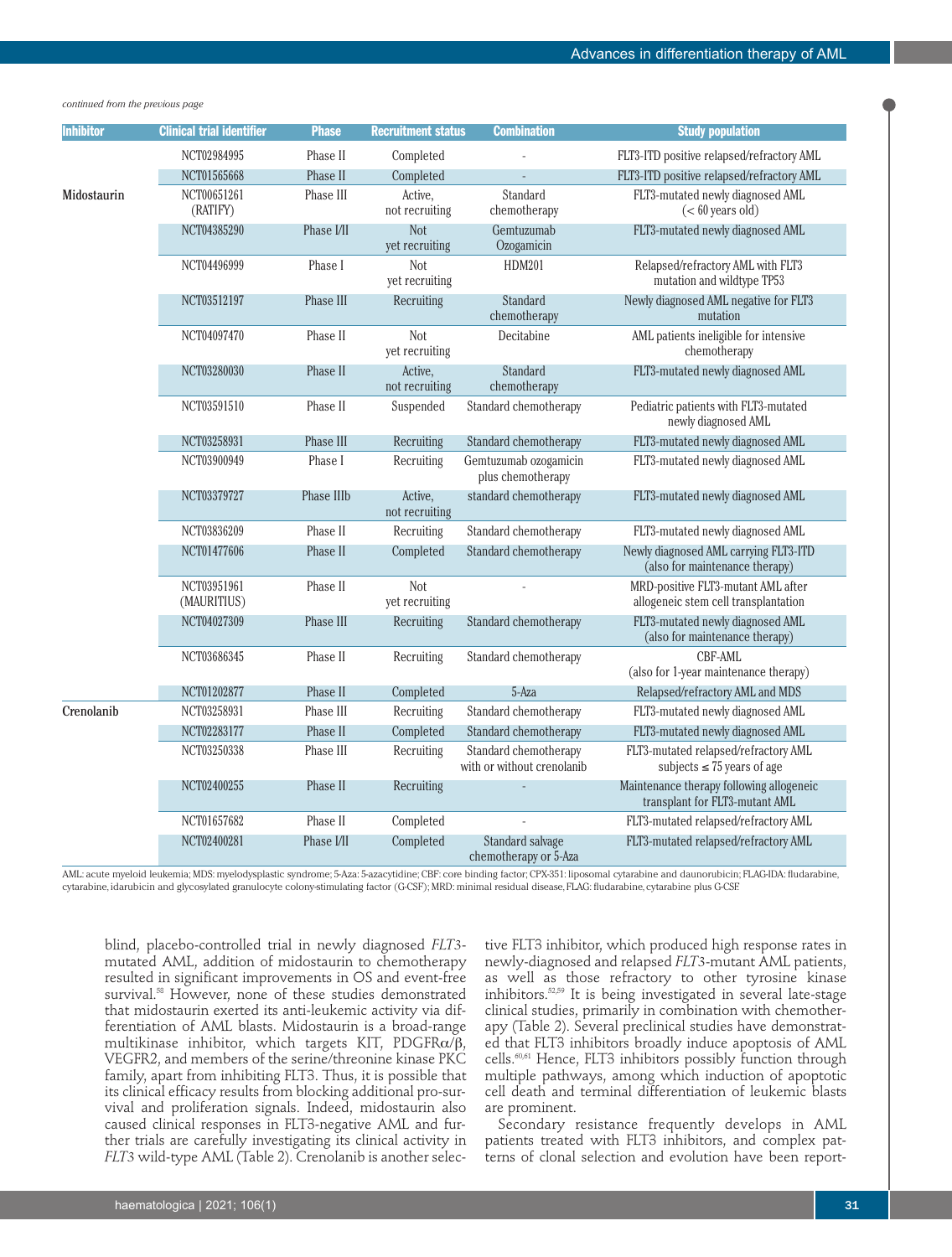ed.52,59,62-64 Acquired resistance to type II FLT3 inhibitors often involves gain of secondary mutations either in the TKD or the gatekeeper residues of the *FLT3* gene,<sup>65</sup> and type I inhibitors, such as gilteritinib and crenolanib, which have activity against both ITD and TKD mutations are effective in these patients. Overall, rational combination therapies with agents targeting known resistance pathways are needed to eradicate leukemic clones.

## **Other differentiation-inducing agents evaluated in clinical trials**

The approval of new targeted drugs bodes well for AML differentiation therapy, but improving therapeutic options for all subgroups remains a major challenge. Epigenetic enzymes are attractive targets for AML therapy and inhibitors of histone deacetylases (HDAC), KDM1A, DOT1L and BET proteins have been extensively studied in AML. We discuss below several of these drugs, which stimulated differentiation of leukemic blasts in preclinical models, but their single-agent activity in clinical trials has been disappointing.

#### **Inhibition of KDM1A (LSD1) promotes myeloid differentiation**

KDM1A is a demethylase enzyme with specificity for monomethyl- and dimethyl-histone H3 lysine-4 (H3K4) and lysine-9 (H3K9). It is highly expressed in AML cells and is required to maintain the oncogenic program downstream of MLL-AF9.<sup>66</sup> Pharmacological inhibition of this enzyme potentiates ATRA-induced differentiation of AML cells and diminishes their engraftment in immune-deficient mice. $\sigma$  Combined treatment with ATRA and tranylcypromine (an inhibitor of KDM1A) caused a gene-specific increase in H3K4me2 levels and upregulation of myeloiddifferentiation associated gene expression.<sup>67</sup> MLL-AF9expressing cells treated with KDM1A inhibitors also exhibit gain in chromatin accessibility at sites bound by PU.1 and CEBPA; and depletion of either of these transcription factors confers resistance of MLL-AF9-expressing cells to KDM1A inhibition.<sup>68</sup> Preclinical results have also demonstrated sensitivity of other AML subtypes (e.g., AML with RUNX1-RUNX1T1) to KDM1A inhibitors.<sup>69</sup> The efficacy of tranylcypromine combined with ATRA is being evaluated in clinical trials (Table 3).

ORY-1001 (Iadademstat), a more potent and selective derivative of tranylcypromine, effectively reduced growth of AML cell lines, induced expression of differentiation markers and increased survival of murine xenograft models.70 The drug is synergistic with ATRA as well as with other epigenetic inhibitors targeting DOT1L, DNMT1 or HDAC.<sup>70</sup> Because of favorable pharmacological characteristics and tolerability in a phase I/IIa study in relapsed/refractory AML,<sup>71</sup> ORY-1001 is now being investigated in combination with 5-azacytidine in elderly AML individuals who are not eligible for intensive chemotherapy (Table 3). Other KDM1A inhibitors are currently being investigated as either monotherapy or in combination with ATRA in early phase clinical trials (Table 3).

#### **DOT1L inhibition in** *MLL***-rearranged acute myeloid leukemia**

Rearrangements of the *MLL* gene occur in 5-10% of AML cases and are associated with an adverse prognosis.

DOT1L, a H3K79 histone methyltransferase, is recruited by MLL-fusion proteins resulting in increased H3K79 methylation at target gene loci.72,73 This mis-targeting of DOT1L activity is essential for the transforming ability of MLL fusion proteins, and enhances expression of HOXA9 and MEIS1.74-76 Depletion of DOT1L in MLL-AF9 leukemic cells induces differentiation and apoptosis.<sup>75</sup>

EPZ004777 was the first selective inhibitor of DOT1L, which inhibited H3K79 methylation and reversed the gene expression signature of MLL fusion leukemias, including downregulation of *HOXA* cluster genes.74,75,77 This drug stimulated myeloid differentiation in murine and human cells harboring MLL fusions.<sup>76-78</sup> Pinometostat (EPZ-5676) is closely related to EPZ004777 but is more potent and has better pharmacokinetic properties.<sup>79</sup> However, in a phase I trial of pinometostat in advanced stage *MLL*-rearranged leukemia, only two of 51 patients achieved a CR, while seven non-responding patients also exhibited morphological changes consistent with myeloid differentiation (NCT01684150).<sup>80</sup> Despite apparent biological activity (inhibition of H3K79 methylation) in patients, pinometostat as a stand-alone therapy was not sufficient to produce a clinical benefit. This lack of therapeutic activity may be attributed to heterogeneity of MLL fusion proteins, which might result in differential sensitivity to DOT1L inhibitors.

Given their insufficient clinical efficacy as single agents, combinatorial strategies incorporating DOT1L inhibitors are being tested. Preclinical studies have shown synergistic anti-leukemic effects of combining DOT1L inhibition with either cytotoxic chemotherapy, hypomethylating agents, or inhibition of KDM1A or menin (a MLL cofactor), $81-84$  suggesting that dual targeting of the MLL-fusion complex may prove superior to DOT1L inhibitor monotherapy. Phase Ib/II trials of pinometostat plus either standard chemotherapy or 5-azacytidine are ongoing in AML with *MLL* gene rearrangements (Table 3).

#### **Myeloid differentiation induced by inhibition of BET proteins**

Bromodomain and extra terminal (BET) family of proteins bind to acetyl-modified lysine residues of histone tails and activate transcription. A screen of RNA interference in a mouse AML model expressing the *MLL-AF9* fusion and oncogenic *NRAS* identified BRD4, a BET family member, as indispensable for disease progression.<sup>85</sup> Genetic and pharmacological inactivation (JQ1 and I-BET151) of BRD4 led to downregulation of MYC, BCL2 and CDK6 in AML blasts, inhibited growth of MLL-rearranged AML cell lines and induced differentiation of primary leukemic samples and murine hematopoietic cells transformed with MLL fusions.<sup>85-</sup> <sup>87</sup> Another BET bromodomain inhibitor, AZD5153, which ligates two bromodomains of BRD4 simultaneously, has prominent anti-proliferative activity against AML cell lines *in vitro* and in xenograft models.88 In other preclinical studies, BRD4 inhibitors exhibited anti-leukemic effects in AML driven by mutations of either *IDH2*, *NPM1* or *FLT3*-ITD.89-91 Several BET inhibitors are currently under clinical investigation (Table 3); however, emerging results from these early phase trials are disappointing. In a phase I trial of OTX015 (MK-8628), this BET inhibitor elicited a clinical response in only five of 36 AML patients, with the response lasting 2–5 months.<sup>92</sup> The clinical response to mivebresib (ABBV-075) was similarly inadequate and frequently associated with adverse effects including cytopenia.<sup>93</sup> A number of trials of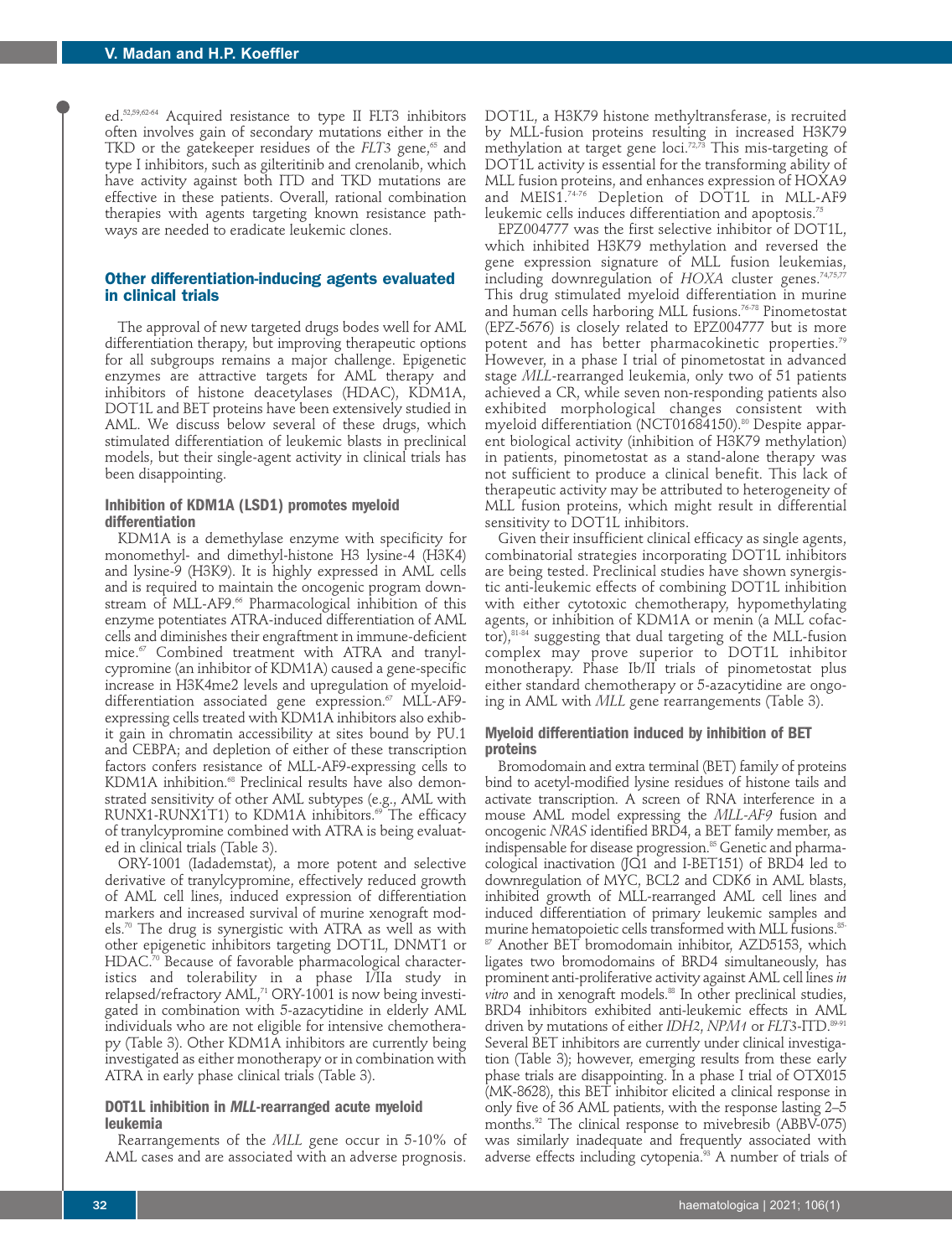BET inhibitors have been terminated because of a combination of issues including low response rates, dose-limiting toxicities and inter-patient variability in pharmacokinetic properties (Table 3).

Improved drug design and combination strategies might establish the therapeutic utility of BET inhibitors. For instance, hetero-bifunctional compounds, BET-PROTAC (proteolysis-targeting chimera, ARV-825 and ARV-771), in

#### Table 3. Clinical trials on drugs targeting epigenetic regulators.

| <b>Target</b>       | <b>Inhibitor</b>                        | <b>Clinical trial</b><br><b>identifier</b> | <b>Phase</b>     | <b>Recruitment status</b>                      | <b>Combination</b>       | <b>Study population</b>                                                                   |
|---------------------|-----------------------------------------|--------------------------------------------|------------------|------------------------------------------------|--------------------------|-------------------------------------------------------------------------------------------|
| KDM1A               | <b>ORY-1001</b><br>(ladademstat)        | EudraCT<br>2013-002447-29                  | Phase I          | Completed                                      |                          | Relapsed/refractory AML                                                                   |
|                     |                                         | EudraCT<br>2018-000482-36                  | Phase I          | Ongoing                                        | $5-Aza$                  | Older AML patients ineligible<br>for standard treatment                                   |
|                     | Tranylcypromine                         | NCT02717884                                | Phase I/II       | Recruiting                                     | ATRA and AraC            | Non-APL AML or MDS who<br>failed azanucleoside treatment                                  |
|                     |                                         | NCT02273102                                | Phase I          | Completed                                      | <b>ATRA</b>              | Adult AML and MDS                                                                         |
|                     |                                         | NCT02261779                                | Phase I/II       | Unknown                                        | ATRA                     | Relapsed/refractory AML or patients<br>not eligible for intensive treatment               |
|                     | <b>IMG-7289</b>                         | NCT02842827                                | Phase I          | Completed                                      | <b>ATRA</b>              | AML and MDS                                                                               |
|                     | <b>INCB059872</b>                       | NCT02712905                                | Phase I/II       | Terminated<br>(business decision)              | 5-Aza<br><b>ATRA</b>     | Newly diagnosed AML<br>Relapsed/refractory AML                                            |
|                     | GSK2879552                              | NCT02177812                                | Phase I          | Terminated (unfavorable<br>risk-benefit ratio) | <b>ATRA</b>              | Relapsed/refractory AML                                                                   |
| <b>DOT1L</b>        | Pinometostat                            | NCT01684150                                | Phase I          | Completed                                      |                          | Relapsed/refractory AML with                                                              |
|                     | $(EPZ-5676)$                            | NCT02141828                                | Phase I          | Completed                                      |                          | MLL-rearrangements or PTD<br>Pediatric relapsed/refractory AML<br>with MLL-rearrangements |
|                     |                                         | NCT03724084                                | Phase Ib/II      | Recruiting                                     | Standard<br>chemotherapy | Newly diagnosed<br>AML with MLL-rearrangements                                            |
|                     |                                         | NCT03701295                                | Phase Ib/II      | Recruiting                                     | 5-Aza                    | Relapsed, refractory or newly<br>diagnosed AML with MLL-                                  |
|                     |                                         |                                            |                  |                                                |                          | rearrangements                                                                            |
| <b>BET</b> proteins | OTX015<br>$(MK-8628)$                   | NCT02303782                                | Phase Ib/II      | Withdrawn                                      | $5-Aza$                  | Newly diagnosed AML not eligible<br>for intensive treatment                               |
|                     |                                         | NCT01713582                                | Phase I          | Completed                                      |                          | De novo and secondary AML                                                                 |
|                     |                                         | NCT02698189                                | Phase Ib         | Active, not recruiting                         |                          | De novo and secondary AML                                                                 |
|                     | Molibresib<br>(I-BET 762,<br>GSK525762) | NCT01943851                                | Phase I/II       | Completed                                      |                          | Relapsed/refractory AML                                                                   |
|                     | RO6870810<br>$(TEM-010)$                | NCT02308761                                | Phase I          | Completed                                      |                          | Relapsed/refractory AML                                                                   |
|                     | FT-1101                                 | NCT02543879                                | Phase <i>VIb</i> | Completed                                      | $5-Aza$                  | Relapsed/refractory hematologic<br>malignancies                                           |
|                     | INCB057643                              | NCT02711137                                | Phase I/II       | Terminated<br>(safety issues)                  |                          | Advanced solid tumors and<br>hematologic malignancies                                     |
|                     | <b>INCB054329</b>                       | NCT02431260                                | Phase I/II       | Terminated<br>(PK variability)                 |                          | Advanced malignancies including AML                                                       |
|                     | Mivebresib<br>(ABBV-075)                | NCT02391480                                | Phase I          | Completed                                      |                          | Relapsed/refractory AML                                                                   |
|                     | PLX51107                                | NCT02683395                                | Phase 1b/IIa     | Terminated<br>(business decision)              |                          | Advanced hematologic malignancies                                                         |
|                     |                                         | NCT04022785                                | Phase I          | Recruiting                                     | 5-Aza                    | AML and MDS                                                                               |
| <b>Aberrant DNA</b> | Vitamin C                               | NCT02877277                                |                  | Completed                                      | <b>DNMTi</b>             | AML and MDS                                                                               |
| demethylation       |                                         | NCT03397173                                | Phase II         | Recruiting                                     | 5-Aza                    | AML and MDS with TET2 mutations                                                           |
|                     |                                         | NCT03999723                                | Phase II         | Recruiting                                     | 5-Aza                    | MDS, CMML and AML                                                                         |

AML: acute myeloid leukemia; MDS: myelodysplastic syndrome; APL: acute promyelocytic leukemia; ATRA: all-trans retinoic acid; 5-Aza: 5-azacytidine; AraC: cytarabine; CMML: chronic myelomonocytic leukemia; DNMTi: DNA methyltransferase inhibitor; PTD: partial tandem duplication.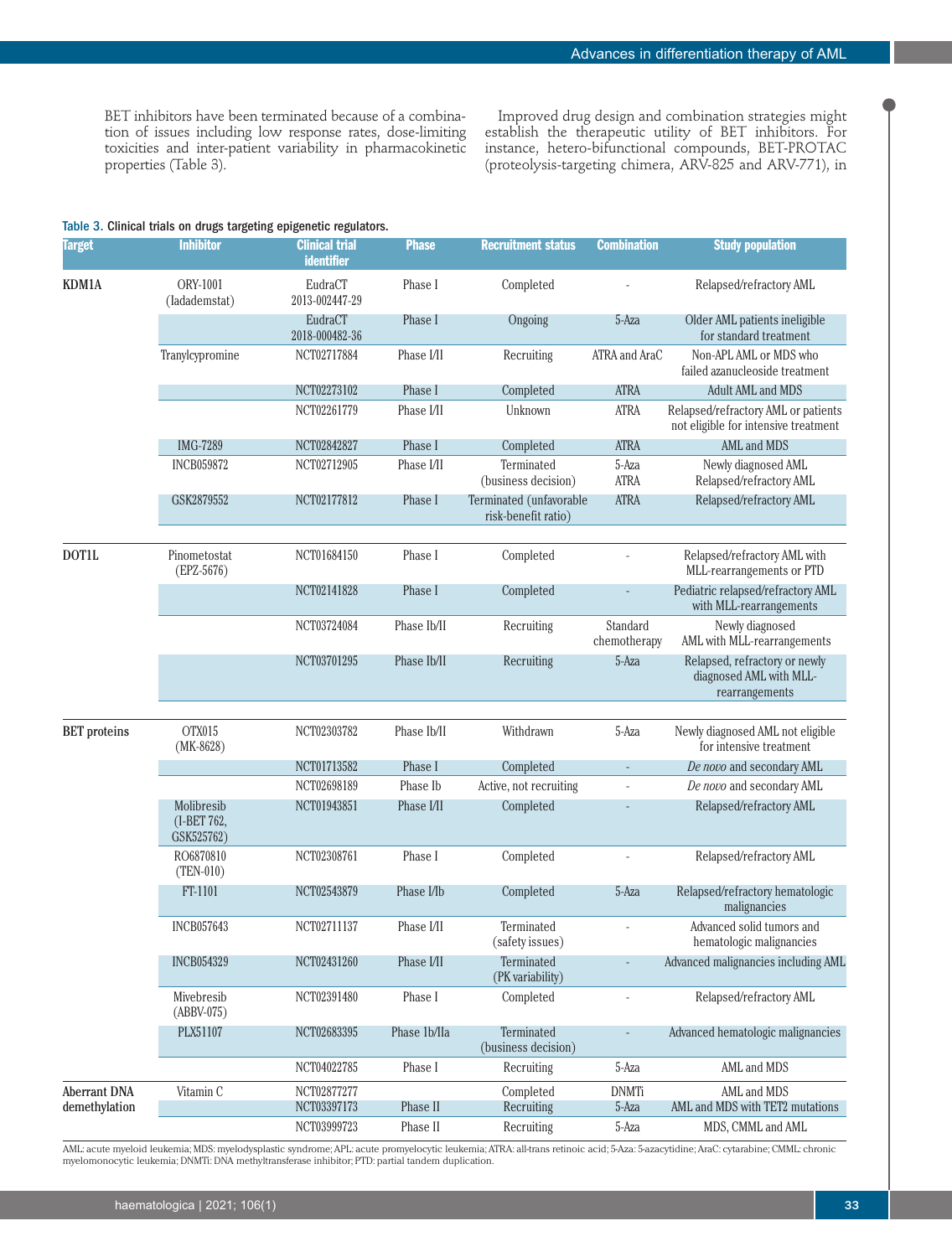which a BET inhibitor (OTX015/JQ1) is linked to a ligand for an E3 ubiquitin ligase (either cereblon or von Hippel– Lindau),<sup>94,95</sup> have exhibited high potency in attenuating MYC and inducing apoptosis of AML cells.<sup>96</sup> Moreover, concomitant inhibition of both BRD4 and DOT1L had significant synergistic activity against *MLL*-rearranged leukemia cell lines, primary human AML cells and murine leukemia models.97 Clearly, additional studies are needed to establish the clinical efficacy of drug combinations involving BET inhibitors.

## **Histone deacetylase inhibitors**

Recruitment of HDAC is a major pathogenic event in AML subtypes driven by PML-RARA, inv(16) (CBFA-MYH11) and RUNX1-RUNX1T1 chimeric proteins, indicating that inhibiting the activity of HDAC might be therapeutic. In preclinical studies, a combination of a HDAC inhibitor (trichostatin A) with ATRA relieved the differentiation block in ATRA-resistant APL cells. Panobinostat, another HDAC inhibitor, caused proteosomal degradation of the RUNX1-RUNX1T1 oncoprotein, triggering myeloid differentiation of leukemic cells in a murine model of human t(8;21) AML.<sup>98</sup> Although several classes of HDAC inhibitors showed promise in preclinical models, their clinical efficacy as monotherapy was negligible in early phase clinical trials.<sup>99-</sup> <sup>102</sup> Combinations of HDAC inhibitors with hypomethylat-

ing agents, chemotherapeutic agents or immunotherapy and targeted therapies are currently in different stages of clinical testing. Despite evidence of synergism between HDAC inhibitors and hypomethylating agents in preclinical and early clinical studies, large multi-arm clinical studies showed increased toxicity and decreased OS in patients treated with a HDAC inhibitor plus 5-azacytidine compared with 5-azacytidine alone.103-105 Collectively, the data suggest that HDAC inhibitors have limited clinical benefit, illustrating the potential problem of off-target effects arising from a lack of specificity of this approach.

#### **Differentiation therapies in early clinical development**

## **Differentiation of acute myeloid leukemia blasts using Aurora kinase inhibitors**

Aurora kinases are serine/threonine kinases that regulate chromosomal alignment and segregation during mitosis and meiosis. Expression of Aurora kinase A and B is higher in leukemic blasts than in normal CD34<sup>+</sup> cells.<sup>106</sup> Inhibition of Aurora kinase A in acute megakaryocytic leukemia (AMKL) increases polyploidization of blasts and induces their differentiation.107 Furthermore, these inhibitors significantly prolonged survival of mice in an AMKL model, as well as mice engrafted with primary human AMKL cells.107,108 Alisertib, an Aurora kinase A inhibitor, is currently under clinical evaluation for use in the treatment of AMKL (NCT02530619). Several trials of either specific or dual inhibitors of Aurora kinase A and B showed moderate efficacy for treating other types of AML. In a phase I study, a combination of alisertib and conventional induction therapy (cytarabine and idarubicin) resulted in an 86% remission rate in newly diagnosed AML patients (NCT01779843),<sup>109</sup> suggesting enhanced activity of this drug combination. Thus, Aurora kinase inhibitors may hold promise in AML therapy.

#### **Restoration of TET activity with vitamin C promotes differentiation**

TET proteins are dioxygenase enzymes that catalyze oxidation of 5-methylcytosine to 5-hydroxymethylcytosine, leading to DNA demethylation. The *TET2* gene is frequently mutated in AML and other hematological malignancies, as well as in clonal hematopoiesis of indeterminate potential.110 Stimulation of the remaining wild-type allele of *TET2* is a plausible therapeutic approach.

In a murine model of reversible silencing of *TET2*, reexpression of *Tet2* in hematopoietic cells primed the cells towards myeloid differentiation and promoted cell death.<sup>111</sup> Vitamin C is a co-factor that activates TET proteins; and its depletion impairs the function of TET2 and accelerates tumorigenesis in a murine model of AML.<sup>112</sup> Importantly, vitamin C treatment mimics pharmacological restoration of TET2 activity as evidenced by increased 5-hydroxymethylcytosine levels in AML cells and Tet2-deficient mice.<sup>111</sup> In AML with biallelic *TET2* mutations or copy number neutral loss of heterozygosity of the *TET2* locus, vitamin C might still enhance 5-hydroxymethylcytosine levels by potentiating TET3 activity, which can potentially compensate sufficiently for lack of TET2.111 Serum ascorbic acid (vitamin C) levels are significantly reduced in patients with diverse hematologic malignancies,<sup>113,114</sup> and high doses of oral vitamin C might improve their outcome. The clinical efficacy of vitamin C combined with 5-azacytidine in patients with AML or myelodysplastic syndrome with or without *TET2* mutations is currently being investigated (Table 3). Conceivably, dietary supplements of vitamin C may also help to augment TET2 activity and impede clonal hematopoietic progression in individuals with clonal hematopoiesis of indeterminate potential, especially those harboring mutant *TET2*.

## **Inhibition of DHODH relieves the block in myeloid differentiation in acute myeloid leukemia**

*HOXA9* is suppressed during myeloid differentiation, but its upregulation occurs in a large proportion of AML driven by different oncogenic events. In a murine model of inducible *Hoxa9* expression, inhibition of dihydroorotate

#### Table 4. Clinical trials of DHODH inhibitors in acute myeloid leukemia.

| <b>Inhibitor</b> | <b>Clinical trial identifier</b> | <b>Phase</b> | <b>Recruitment status</b> | <b>Combination</b>              | <b>Study population</b>                                                       |
|------------------|----------------------------------|--------------|---------------------------|---------------------------------|-------------------------------------------------------------------------------|
| ASLAN003         | NCT03451084                      | Phase IIa    | Recruiting                | 5-Aza<br>$(\geq 60$ -years old) | AML patients ineligible for standard<br>treatment and relapsed/refractory AML |
| BAY2402234       | NCT03404726                      | Phase I      | Recruiting                |                                 | AML and MDS                                                                   |
| <b>PTC299</b>    | NCT03761069                      | Phase Ib     | Recruiting                |                                 | Relapsed/refractory AML                                                       |
| <b>Brequinar</b> | NCT03760666                      | Phase Ib/IIa | Recruiting                |                                 | Relapsed/refractory AML                                                       |

AML: acute myeloid leukemia; MDS: myelodysplastic syndrome; 5-Aza: 5-azacytidine; DHODH: dihydroorotate dehydrogenase.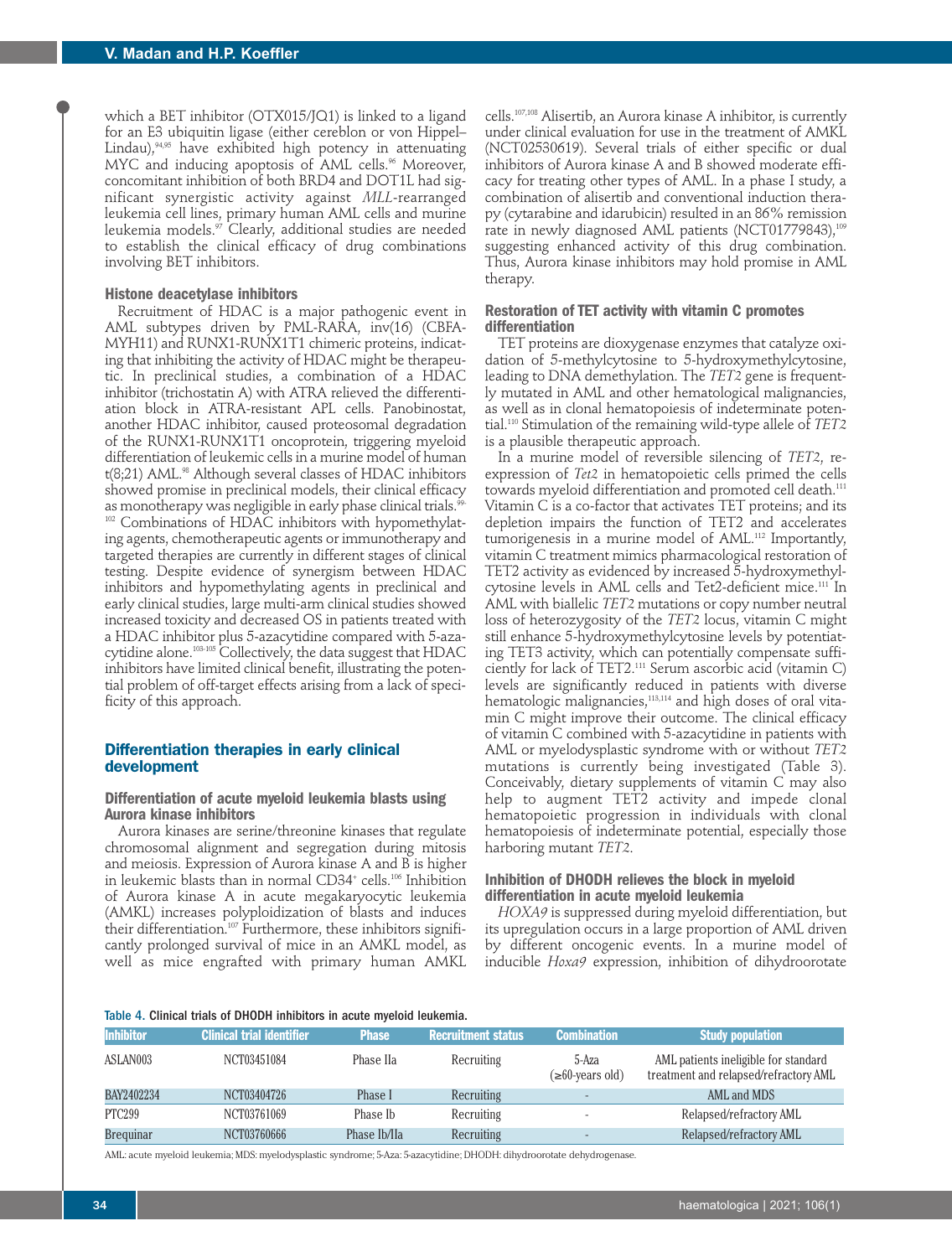dehydrogenase (DHODH), a key enzyme in uridine synthesis that catalyzes conversion of dihydroorotate to orotate, induced terminal differentiation of leukemic cells.115 In an independent CRISPR/Cas9 screen of AML cell lines, loss of DHODH also decreased growth of AML cells.116 This suggests that targeting the *de novo* pyrimidine synthesis pathway may induce AML differentiation.

DHODH is neither mutated nor overexpressed in cancers; but cancer cells that are metabolically reprogrammed may have an increased dependency on *de novo* pyrimidine production,<sup>117</sup> thus creating a potential therapeutic window. Earlier attempts to target DHODH with inhibitors (e.g., teriflunomide, brequinar, and leflunomide) in several cancers were unsuccessful because of either low potency or off-target effects.118 Subsequently, more potent and selective DHODH inhibitors (ASLAN003, BAY2402234 and PTC299) (Table 4) have been developed, which show antileukemic activity in various preclinical models;<sup>117,119-121</sup> and are in early phase clinical trials.

The mechanism of action of DHODH inhibitors is unclear; but these drugs appear to have potential therapeutic value for the treatment of AML. However, by analogy with ATRA and the differentiating agents discussed above, it is unlikely that monotherapy will achieve durable responses.

#### **Potential new targets for acute myeloid leukemia differentiation therapy**

Recent studies have brought to light previously uncharacterized modulators of myeloid differentiation which can be targeted to overcome the differentiation block in AML. Pharmacological agents targeting these candidate modulators need to be developed to explore their clinical utility.

#### **The CAF1 complex as a novel target for differentiation therapy of acute myeloid leukemia**

CHAF1B is a subunit of the chromatin assembly factor 1 complex (CAF1) that facilitates assembly of H3-H4 tetramers at replication forks during the S phase. High *CHAF1B* levels are observed in leukemia and are associated with a poor prognosis.<sup>122</sup> Overexpression of CHAF1B enhances the leukemic potential of the MLL-AF9 oncoprotein, and its inhibition promotes differentiation of leukemic cells.122 CHAF1B protein occupies discrete genomic loci and interferes with the CEBPA-mediated differentiation of leukemic cells;<sup>122</sup> and is a potential therapeutic target.

#### **Inhibiting transcriptional repressors to re-activate the myeloid differentiation program**

A common feature of AML driven by different oncogenic events is increased recruitment of transcriptional co-repressors, which affects transcription of differentiation-promoting genes. Two co-repressors (SMARCA5 and CHD4) are enriched in the PU.1/RUNX1/CEBPA master transcription factor hub specifically in AML cells.123 An inhibitor of SMARCA5/CHD4 suppresses growth of AML cell lines *via* their terminal differentiation while not affecting growth of normal hematopoietic progenitors.123

#### **Cell cycle regulators as therapeutic targets in acute myeloid leukemia**

CDK6 is required for the growth and maintenance of an immature state of MLL-rearranged AML cells, and its sup-

pression (by PD-0332991) induced myeloid differentiation in human and murine AML cells expressing the MLL fusion.124 Another cell cycle regulator, CDK1 phosphorylates CEBPA, thereby inhibiting its differentiation-inducing activity. In preclinical studies, pharmacological and genetic inhibition of CDK1 relieved the differentiation block in AML cells harboring mutations of *FLT3*. <sup>125</sup> Inhibition of CDC25 using IRC-083864 can also overcome the differentiation block in *FLT3*-ITD AML cells..126 Overall, cell cycle regulators may be potential therapeutic targets in AML.

#### **Combination therapies using differentiation-inducing agents**

Combinatorial therapeutic approaches may be needed to increase efficacy and reduce development of resistance in AML. In APL, ATRA is effective in achieving remission by inducing terminal differentiation, but does not eradicate the leukemic clone; however, high cure rates are attained when ATRA is combined with arsenic or anthracycline. It is postulated that ATRA differentiation therapy in APL is unable to eliminate the leukemic stem cell, and this may also be relevant to differentiation therapy of AML more widely. In fact, a recent study revealed that mature APL cells become leukemogenic upon termination of ATRA treatment, suggesting that withdrawal of differentiation therapy can lead to reacquisition of clonogenic and leukemogenic properties through de-differentiation.<sup>127</sup> Hence, combination regimens involving newly approved differentiation therapies (mutant *IDH1/2* and *FLT3* inhibitors) should be optimized for efficient clearing of the leukemic clones. Similarly, rational combination strategies might enhance the clinical utility of epigenetic inhibitors that have been largely ineffective as single agents.

#### **Concluding remarks**

Since 2017, four drugs (inhibitors of mutant *IDH1/2* and *FLT3*) that induce differentiation of AML cells have been approved by the FDA. These novel therapeutic agents mark significant strides forward in differentiation therapy of AML. However, for other differentiation-inducing agents (e.g., inhibitors of HDAC, BET proteins, DOT1L), which showed promise in preclinical studies, early reports from clinical trials have not been encouraging. This highlights the limitations of preclinical efficacy models usually performed in immunocompromised mice lacking the immune component, as well as species-specific differences in drug pharmacokinetics and metabolism. Animal models are also limited in their ability to adequately replicate the molecular heterogeneity of AML. In addition, there is a pressing need to identify molecular subgroups which might be responsive to the new agents, as illustrated by the success of the RATIFY trial in assessing the benefit of midostaurin in *FLT3*-mutant AML. Another concern is that the new drugs may have been tested on limited cohorts of patients. For example, DOT1L inhibitors have been clinically evaluated in AML patients with rearranged *MLL*, but their differentiation-promoting activity has also been demonstrated in *DNMT3A*mutant AML cells in preclinical studies,<sup>128,129</sup> suggesting that investigation of DOT1L inhibitors could be expanded to other cohorts of patients. In addition, initial trials usually involve patients with relapsed/refractory disease which can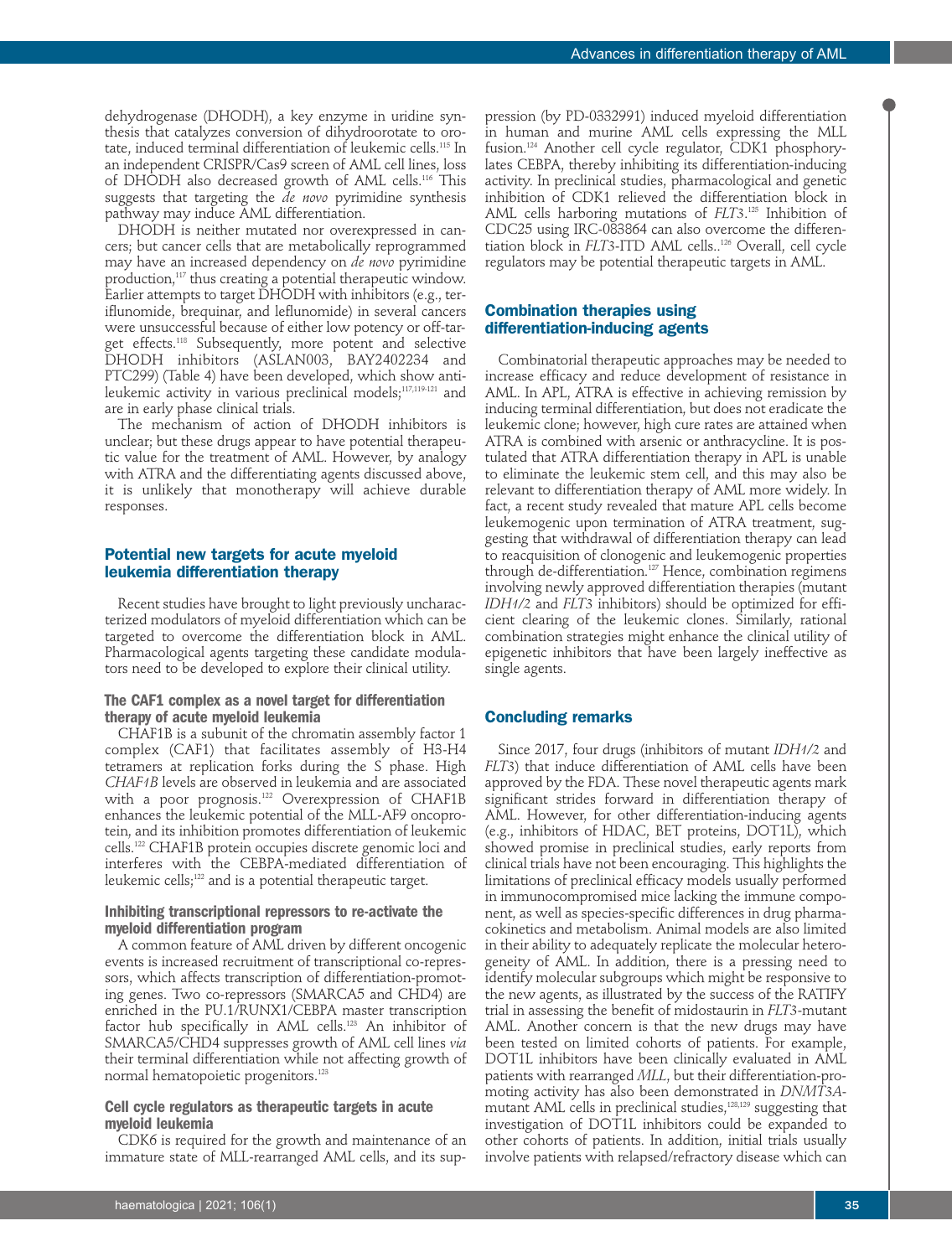be biologically and clinically distinct from newly diagnosed AML. Overall, this illustrates that numerous difficulties need to be overcome for translation of preclinical candidates into clinically useful differentiation therapy. APL is arguably the least molecularly complex type of AML, which may be relevant to the early success of differentiation therapy in APL.

In summary, new insights into disease pathogenesis acquired from mutational and gene expression analyses have directed AML differentiation therapy to several novel targets. For many targets, pre-clinical potential has not translated into clinical success; nonetheless, additional promising targets (DHODH, Aurora kinases) have emerged and are being actively explored. Overall, we are in an exciting era of new therapeutic targets and drugs not imagined 10 years ago.

#### *Disclosures*

*No Conflicts of interest to disclose* 

#### **References**

- 1. Dombret H, Gardin C. An update of current treatments for adult acute myeloid leukemia. Blood. 2016;127(1):53-61.
- 2. Cicconi L, Lo-Coco F. Current management of newly diagnosed acute promyelocytic leukemia. Ann Oncol. 2016;27(8):1474- 1481.
- 3. Breitman TR, Selonick SE, Collins SJ. Induction of differentiation of the human promyelocytic leukemia cell line (HL-60) by retinoic acid. Proc Natl Acad Sci U S A. 1980;77(5):2936-2940.
- 4. Drach J, Lopez-Berestein G, McQueen T, Andreeff M, Mehta K. Induction of differentiation in myeloid leukemia cell lines and acute promyelocytic leukemia cells by liposomal all-trans-retinoic acid. Cancer Res. 1993;53(9):2100-2104.
- 5. Schlenk RF, Frohling S, Hartmann F, et al. Phase III study of all-trans retinoic acid in previously untreated patients 61 years or older with acute myeloid leukemia. Leukemia. 2004;18(11):1798-1803.
- 6. Schlenk RF, Döhner K, Krauter Jr, et al. Alltrans retinoic acid improves outcome in younger adult patients with nucleophosmin-1 mutated acute myeloid leukemia – results of the AMLSG 07-04 randomized treatment trial. Blood. 2011;118(21):80.
- 7. Coombs CC, Tallman MS, Levine RL. Molecular therapy for acute myeloid leukaemia. Nat Rev Clin Oncol. 2016;13(5): 305-318.
- 8. Petrie K, Zelent A, Waxman S. Differentiation therapy of acute myeloid leukemia: past, present and future. Curr Opin Hematol. 2009;16(2):84-91.
- 9. Burnett AK, Hills RK, Green C, et al. The impact on outcome of the addition of alltrans retinoic acid to intensive chemotherapy in younger patients with nonacute promyelocytic acute myeloid leukemia: overall results and results in genotypic subgroups defined by mutations in NPM1, FLT3, and CEBPA. Blood. 2010;115(5):948- 956.
- 10. Estey EH, Thall PF, Pierce S, et al. Randomized phase II study of fludarabine + cytosine arabinoside + idarubicin +/- alltrans retinoic acid +/- granulocyte colonystimulating factor in poor prognosis newly

#### *Contributions*

*VM performed literature search and wrote the review, HPK conceived and wrote the manuscript.*

#### *Acknowledgments*

*We thank Dr Wendy A Stewart, London, England, UK, for valuable discussions and critical reading of the manuscript.* 

*This work was funded by the Leukemia and Lymphoma Society, the Singapore Ministry of Health's National Medical Research Council (NMRC) under its Singapore Translational Research (STaR) Investigator Award to HPK (NMRC/STaR/0021/2014), the NMRC Centre Grant awarded to the National University Cancer Institute of Singapore (NMRC/CG/012/2013) and the National Research Foundation Singapore and the Singapore Ministry of Education under its Research Centres of Excellence initiatives. We also thank the Melamed Family for their generous support (2019 Melamed Discovery Fund in Hematologic Malignancies and Cell-Based Therapy).*

diagnosed acute myeloid leukemia and myelodysplastic syndrome. Blood. 1999;93 (8):2478-2484.

- 11. Belhabri A, Thomas X, Wattel E, et al. All trans retinoic acid in combination with intermediate-dose cytarabine and idarubicin in patients with relapsed or refractory non promyelocytic acute myeloid leukemia: a phase II randomized trial. Hematol J. 2002;3(1):49-55.
- 12. Milligan DW, Wheatley K, Littlewood T, Craig JI, Burnett AK, Group NHOCS. Fludarabine and cytosine are less effective than standard ADE chemotherapy in highrisk acute myeloid leukemia, and addition of G-CSF and ATRA are not beneficial: results of the MRC AML-HR randomized trial. Blood. 2006;107(12):4614-4622.
- 13. de The H. Differentiation therapy revisited. Nat Rev Cancer. 2018;18(2):117-127.
- 14. Koeffler HP. Induction of differentiation of human acute myelogenous leukemia cells: therapeutic implications. Blood. 1983;62(4): 709-721.
- 15. Nowak D, Stewart D, Koeffler HP. Differentiation therapy of leukemia: 3 decades of development. Blood. 2009;113 (16):3655-3665.
- 16. Sachs L. The control of hematopoiesis and leukemia: from basic biology to the clinic. Proc Natl Acad Sci U S A. 1996;93(10):4742-4749.
- 17. Medeiros BC, Fathi AT, DiNardo CD, Pollyea DA, Chan SM, Swords R. Isocitrate dehydrogenase mutations in myeloid malignancies. Leukemia. 2017;31(2):272-281.
- 18. Ward PS, Patel J, Wise DR, et al. The common feature of leukemia-associated IDH1 and IDH2 mutations is a neomorphic enzyme activity converting alpha-ketoglutarate to 2-hydroxyglutarate. Cancer Cell. 2010;17(3):225-234.
- 19. Figueroa ME, Abdel-Wahab O, Lu C, et al. Leukemic IDH1 and IDH2 mutations result in a hypermethylation phenotype, disrupt TET2 function, and impair hematopoietic differentiation. Cancer Cell. 2010;18(6):553-567.
- 20. Lu C, Ward PS, Kapoor GS, et al. IDH mutation impairs histone demethylation and results in a block to cell differentiation. Nature. 2012;483(7390):474-478.
- 21. Xu W, Yang H, Liu Y, et al. Oncometabolite 2-hydroxyglutarate is a competitive

inhibitor of alpha-ketoglutarate-dependent dioxygenases. Cancer Cell. 2011;19(1):17- 30.

- 22. Popovici-Muller J, Lemieux RM, Artin E, et al. Discovery of AG-120 (ivosidenib): a firstin-class mutant IDH1 inhibitor for the treatment of IDH1 mutant cancers. ACS Med Chem Lett. 2018;9(4):300-305.
- 23. DiNardo CD, Stein EM, de Botton S, et al. Durable remissions with ivosidenib in IDH1-mutated relapsed or refractory AML. N Engl J Med. 2018;378(25):2386-2398.
- 24. Roboz GJ, DiNardo CD, Stein EM, et al. Ivosidenib induces deep durable remissions in patients with newly diagnosed IDH1 mutant acute myeloid leukemia. Blood. 2020;135(7):463-471.
- 25. Dinardo CD, Stein AS, Stein EM, et al. Mutant IDH1 inhibitor ivosidenib (IVO; AG-120) in combination with azacitidine (AZA) for newly diagnosed acute myeloid leukemia (ND AML). J Clin Oncol. 2019;37 (15\_suppl):7011.
- 26. Montalban-Bravo G, DiNardo CD. The role of IDH mutations in acute myeloid leukemia. Future Oncol. 2018;14(10):979- 993.
- 27. Wang F, Travins J, DeLaBarre B, et al. Targeted inhibition of mutant IDH2 in leukemia cells induces cellular differentiation. Science. 2013;340(6132):622-626.
- 28. Yen K, Travins J, Wang F, et al. AG-221, a first-in-class therapy targeting acute myeloid leukemia harboring oncogenic IDH2 mutations. Cancer Discov. 2017;7(5): 478-493.
- 29. Stein EM, DiNardo CD, Pollyea DA, et al. Enasidenib in mutant IDH2 relapsed or refractory acute myeloid leukemia. Blood. 2017;130(6):722-731.
- 30. Pollyea DA, Tallman MS, de Botton S, et al. Enasidenib, an inhibitor of mutant IDH2 proteins, induces durable remissions in older patients with newly diagnosed acute myeloid leukemia. Leukemia. 2019;33(11): 2575-2584.
- 31. Amatangelo MD, Quek L, Shih A, et al. Enasidenib induces acute myeloid leukemia cell differentiation to promote clinical response. Blood. 2017;130(6):732-741.
- 32. Stein EM, DiNardo CD, Fathi AT, et al. Molecular remission and response patterns in patients with mutant-IDH2 acute myeloid leukemia treated with enasidenib.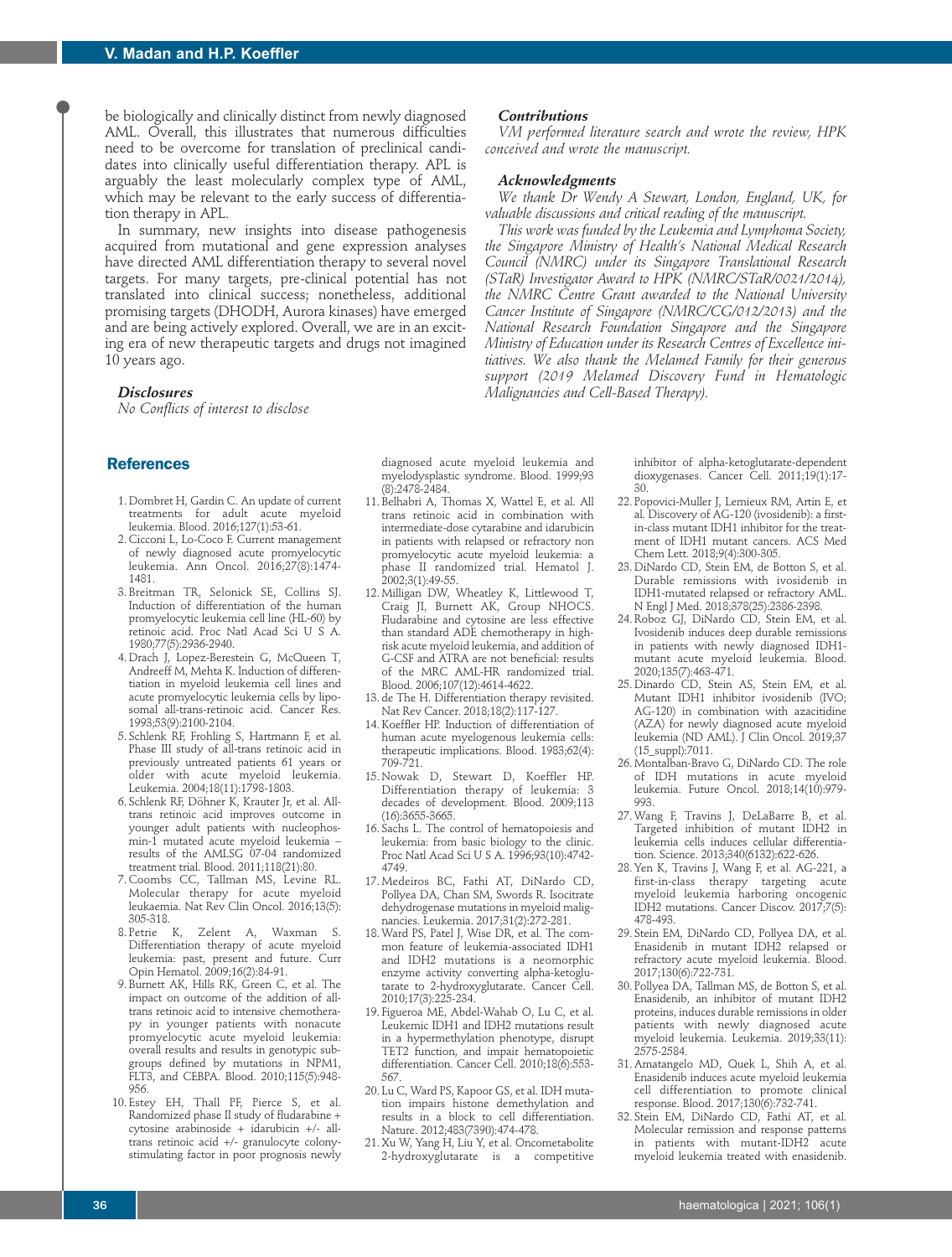Blood. 2019;133(7):676-687.

- 33. DiNardo CD, Schuh AC, Stein EM, et al. Enasidenib plus azacitidine significantly improves complete remission and overall response compared with azacitidine alone in patients with newly diagnosed acute myeloid leukemia (AML) with isocitrate dehydrogenase 2 (IDH2) mutations: interim phase II results from an ongoing, randomized study. Blood. 2019;134 (Suppl\_1):643.
- 34. Stein EM, DiNardo CD, Mims AS, et al. Ivosidenib or enasidenib combined with standard induction chemotherapy is well tolerated and active in patients with newly diagnosed AML with an IDH1 or IDH2 mutation: initial results from a phase 1 trial. Blood. 2017;130(Supplement\_1):726.
- 35. Intlekofer AM, Shih AH, Wang B, et al. Acquired resistance to IDH inhibition through trans or cis dimer-interface mutations. Nature. 2018;559(7712):125-129.
- 36. Quek L, David MD, Kennedy A, et al. Clonal heterogeneity of acute myeloid leukemia treated with the IDH2 inhibitor enasidenib. Nat Med. 2018;24(8):1167-1177.
- 37. Choe S, Wang H, DiNardo CD, et al. Molecular mechanisms mediating relapse following ivosidenib monotherapy in IDH1 mutant relapsed or refractory AML. Blood Adv. 2020;4(9):1894-1905.
- 38. Montesinos P, Bergua JM, Vellenga E, et al. Differentiation syndrome in patients with acute promyelocytic leukemia treated with all-trans retinoic acid and anthracycline chemotherapy: characteristics, outcome, and prognostic factors. Blood. 2009;113(4): 775-783.
- 39. Zuckerman T, Ganzel C, Tallman MS, Rowe JM. How I treat hematologic emergencies in adults with acute leukemia. Blood. 2012;120(10):1993-2002.
- 40. Norsworthy KJ, Mulkey F, Scott EC, et al. Differentiation syndrome with ivosidenib and enasidenib treatment in patients with relapsed or refractory IDH-mutated AML: a U.S. Food and Drug Administration systematic analysis. Clin Cancer Res. 2020;26(16): 4280-4288.
- 41. Fathi AT, DiNardo CD, Kline I, et al. Differentiation syndrome associated with enasidenib, a selective inhibitor of mutant isocitrate dehydrogenase 2: analysis of a phase 1/2 study. JAMA Oncol. 2018;4(8): 1106-1110.
- 42. Tallman MS, Andersen JW, Schiffer CA, et al. Clinical description of 44 patients with acute promyelocytic leukemia who developed the retinoic acid syndrome. Blood. 2000;95(1):90-95.
- 43. Tallman MS, Andersen JW, Schiffer CA, et al. All-trans-retinoic acid in acute promyelocytic leukemia. N Engl J Med. 1997;337 (15):1021-1028.
- 44. Radomska HS, Basseres DS, Zheng R, et al. Block of C/EBP alpha function by phosphorylation in acute myeloid leukemia with FLT3 activating mutations. J Exp Med. 2006;203(2):371-381.
- 45. Fathi AT, Le L, Hasserjian RP, Sadrzadeh H, Levis M, Chen YB. FLT3 inhibitor-induced neutrophilic dermatosis. Blood. 2013;122(2): 239-242.
- 46. Man CH, Fung TK, Ho C, et al. Sorafenib treatment of FLT3-ITD(+) acute myeloid leukemia: favorable initial outcome and mechanisms of subsequent nonresponsiveness associated with the emergence of a D835 mutation. Blood. 2012;119(22):5133- 5143.
- 47. Varadarajan N, Boni A, Elder DE, et al. FLT3 inhibitor-associated neutrophilic dermatoses. JAMA Dermatol. 2016;152(4): 480-

482.

- 48. Mori M, Kaneko N, Ueno Y, et al. Gilteritinib, a FLT3/AXL inhibitor, shows antileukemic activity in mouse models of FLT3 mutated acute myeloid leukemia. Invest New Drugs. 2017;35(5):556-565.
- 49. Perl AE, Altman JK, Cortes J, et al. Selective inhibition of FLT3 by gilteritinib in relapsed or refractory acute myeloid leukaemia: a multicentre, first-in-human, open-label,<br>phase 1-2 study. Lancet Oncol. Lancet Oncol. 2017;18(8):1061-1075.
- 50. McMahon CM, Canaani J, Rea B, et al. Gilteritinib induces differentiation in relapsed and refractory FLT3-mutated acute myeloid leukemia. Blood Adv. 2019;3(10): 1581-1585.
- 51. Perl AE, Martinelli G, Cortes JE, et al. Gilteritinib significantly prolongs overall survival in patients with FLT3-mutated (FLT3mut+) relapsed/refractory (R/R) acute myeloid leukemia (AML): results from the phase III ADMIRAL trial. Cancer Res. 2019;79:13.
- 52. Short NJ, Kantarjian H, Ravandi F, Daver N. Emerging treatment paradigms with FLT3 inhibitors in acute myeloid leukemia. Ther Adv Hematol. 2019;10:2040620719827310.
- 53. Cortes JE, Khaled S, Martinelli G, et al. Quizartinib versus salvage chemotherapy in relapsed or refractory FLT3-ITD acute myeloid leukaemia (QuANTUM-R): a multicentre, randomised, controlled, open-label, phase 3 trial. Lancet Oncol. 2019;20(7):984- 997.
- 54. Sexauer A, Perl A, Yang X, et al. Terminal myeloid differentiation in vivo is induced by FLT3 inhibition in FLT3/ITD AML. Blood. 2012;120(20):4205-4214.
- 55. Swaminathan M, Kantarjian HM, Daver N, et al. The combination of quizartinib with azacitidine or low dose cytarabine is highly active in patients (Pts) with FLT3-ITD mutated myeloid leukemias: interim report of a phase I/II trial. Blood. 2017;130 (Supplement 1):723.
- 56. Fischer T, Stone RM, Deangelo DJ, et al. Phase IIB trial of oral midostaurin (PKC412), the FMS-like tyrosine kinase 3 receptor (FLT3) and multi-targeted kinase inhibitor, in patients with acute myeloid leukemia and high-risk myelodysplastic syndrome with either wild-type or mutated FLT3. J Clin Oncol. 2010;28(28):4339-4345.
- 57. Stone RM, Fischer T, Paquette R, et al. Phase IB study of the FLT3 kinase inhibitor midostaurin with chemotherapy in younger newly diagnosed adult patients with acute myeloid leukemia. Leukemia. 2012;26(9): 2061-2068.
- 58. Stone RM, Mandrekar SJ, Sanford BL, et al. Midostaurin plus chemotherapy for acute myeloid leukemia with a FLT3 mutation. N Engl J Med. 2017;377(5):454-464.
- 59. Daver N, Schlenk RF, Russell NH, Levis MJ. Targeting FLT3 mutations in AML: review of current knowledge and evidence. Leukemia. 2019;33(2):299-312.
- 60. Larrosa-Garcia M, Baer MR. FLT3 inhibitors in acute myeloid leukemia: current status and future directions. Mol Cancer Ther. 2017;16(6):991-1001.
- 61. Ma J, Zhao S, Qiao X, et al. Inhibition of Bcl-2 synergistically enhances the antileukemic activity of midostaurin and gilteritinib in preclinical models of FLT3-mutated acute myeloid leukemia. Clin Cancer Res. 2019;25(22):6815-6826.
- 62. Zhang H, Savage S, Schultz AR, et al. Clinical resistance to crenolanib in acute myeloid leukemia due to diverse molecular mechanisms. Nat Commun. 2019;10(1):244.
- 63. McMahon CM, Ferng T, Canaani J, et al. Clonal selection with RAS pathway activation mediates secondary clinical resistance to selective FLT3 inhibition in acute myeloid leukemia. Cancer Discov. 2019;9(8):1050- 1063.
- 64. Smith CC, Paguirigan A, Jeschke GR, et al. Heterogeneous resistance to quizartinib in acute myeloid leukemia revealed by singlecell analysis. Blood. 2017;130(1):48-58.
- 65. Smith CC, Wang Q, Chin CS, et al. Validation of ITD mutations in FLT3 as a therapeutic target in human acute myeloid leukaemia. Nature. 2012;485(7397):260-263.
- 66. Harris WJ, Huang X, Lynch JT, et al. The histone demethylase KDM1A sustains the oncogenic potential of MLL-AF9 leukemia stem cells. Cancer Cell. 2012;21(4):473-487.
- 67. Schenk T, Chen WC, Gollner S, et al. Inhibition of the LSD1 (KDM1A) demethylase reactivates the all-trans-retinoic acid differentiation pathway in acute myeloid leukemia. Nat Med. 2012;18(4):605-611.
- 68. Cusan M, Cai SF, Mohammad HP, et al. LSD1 inhibition exerts its antileukemic effect by recommissioning PU.1- and C/EBPalpha-dependent enhancers in AML. Blood. 2018;131(15):1730-1742.<br>McGrath IP. Williamson
- 69. McGrath JP, Williamson KE, Balasubramanian S, et al. Pharmacological inhibition of the histone lysine demethylase KDM1A suppresses the growth of multiple acute myeloid leukemia subtypes. Cancer Res. 2016;76(7): 1975-1988.
- 70. Maes T, Mascaro C, Tirapu I, et al. ORY-1001, a potent and selective covalent KDM1A inhibitor, for the treatment of acute leukemia. Cancer Cell. 2018;33(3): 495-511.
- 71. Somervaille TC, Salamero O, Montesinos P, et al. Safety, phamacokinetics (PK), pharmacodynamics (PD) and preliminary activity in acute leukemia of Ory-1001, a first-in-class inhibitor of lysine-specific histone demethylase 1A (LSD1/KDM1A): initial results from a first-in-human phase 1 study. Blood. 2016;128(22):4060.
- 72. Guenther MG, Lawton LN, Rozovskaia T, et al. Aberrant chromatin at genes encoding stem cell regulators in human mixed-lineage leukemia. Genes Dev. 2008;22(24):3403- 3408.
- 73. Milne TA, Martin ME, Brock HW, Slany RK, Hess JL. Leukemogenic MLL fusion proteins bind across a broad region of the Hox a9 locus, promoting transcription and multiple histone modifications. Cancer Res. 2005;65 (24):11367-11374.
- 74. Nguyen AT, Taranova O, He J, Zhang Y. DOT1L, the H3K79 methyltransferase, is required for MLL-AF9-mediated leukemogenesis. Blood. 2011;117(25):6912-6922.
- 75. Bernt KM, Zhu N, Sinha AU, et al. MLLrearranged leukemia is dependent on aberrant H3K79 methylation by DOT1L. Cancer Cell. 2011;20(1):66-78.
- 76. Deshpande AJ, Chen L, Fazio M, et al. Leukemic transformation by the MLL-AF6 fusion oncogene requires the H3K79 methyltransferase Dot1l. Blood. 2013;121 (13):2533-2541.
- 77. Daigle SR, Olhava EJ, Therkelsen CA, et al. Selective killing of mixed lineage leukemia cells by a potent small-molecule DOT1L inhibitor. Cancer Cell. 2011;20(1):53-65.
- 78. Chen L, Deshpande AJ, Banka D, et al. Abrogation of MLL-AF10 and CALM-AF10 mediated transformation through genetic inactivation or pharmacological inhibition of the H3K79 methyltransferase Dot1l. Leukemia. 2013;27(4):813-822.
- 79. Daigle SR, Olhava EJ, Therkelsen CA, et al. Potent inhibition of DOT1L as treatment of